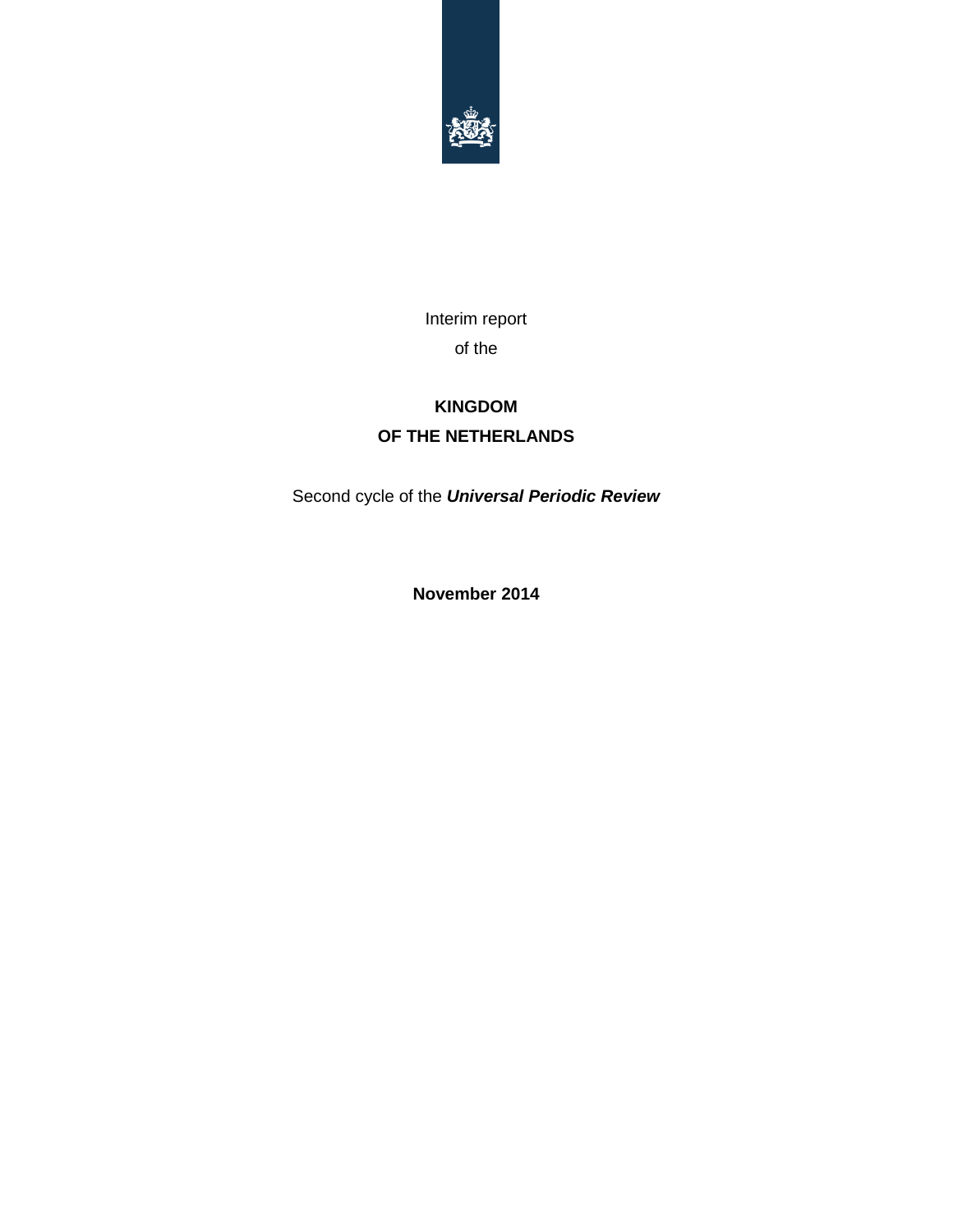#### **Introduction**

The Kingdom of the Netherlands was reviewed for the second time under the Universal Periodic Review on 31 May 2012. The review was based on the national report submitted on 8 March 2012<sup>1</sup> and resulted in 119 recommendations<sup>2</sup>. During the review the Kingdom of the Netherlands announced that it would voluntarily submit an interim report on the implementation of the recommendations, as it did during the first cycle of the UPR with an interim report submitted in 2010. The current interim report therefore updates the initial response of the Kingdom of the Netherlands to the recommendations<sup>3</sup> and provides further information on the implementation of the recommendations that the Kingdom of the Netherlands has accepted.

The Kingdom of the Netherlands considers the UPR to be an important mechanism and an ongoing process, complementary to the work of treaty bodies and special procedures. The UPR process contributes to a permanent focus on promoting and protecting human rights at national level. Promoting the observance of human rights is a never-ending task. It merits, and receives, constant attention within the national sphere, with a view to improving the human rights situation. The four countries of the Kingdom (the Netherlands, Aruba, Curaçao and St Maarten)<sup>4</sup> are aware that while the institutional protection of human rights is essential, it is not sufficient as a means of ensuring respect for fundamental rights. What matters is that these rights are observed in practice.

In 2012, several delegations recommended the countries of the Kingdom of the Netherlands to develop a national human rights action plan. The Netherlands has put this recommendation into effect. A National Action Plan on Human Rights was presented to Parliament in December 2013. The Action Plan sets out the ways in which the government fulfils its responsibility to protect and promote human rights in the Netherlands, the specific objectives and priorities it defines in this regard, and the role of other bodies and individuals in ensuring respect for human rights in the Netherlands. Five specific policy themes are discussed in the National Action Plan: 'non-discrimination and equal treatment', 'information society', 'immigration and asylum',

 $1$  UN document A/HRC/WG.6/13/NLD/1.

<sup>&</sup>lt;sup>2</sup> UN document A/HRC/21/15.

<sup>3</sup> UN document A/HRC/21/15/Add.1/Rev.1.

 $<sup>4</sup>$  As was set out in paras. 5-6 of the national report of 2012, following constitutional reforms in 2010 the</sup> Kingdom of the Netherlands consists of four countries of equal status: the Netherlands, Aruba, Curaçao and St Maarten. The Netherlands includes a Caribbean part: the islands of Bonaire, St Eustatius and Saba.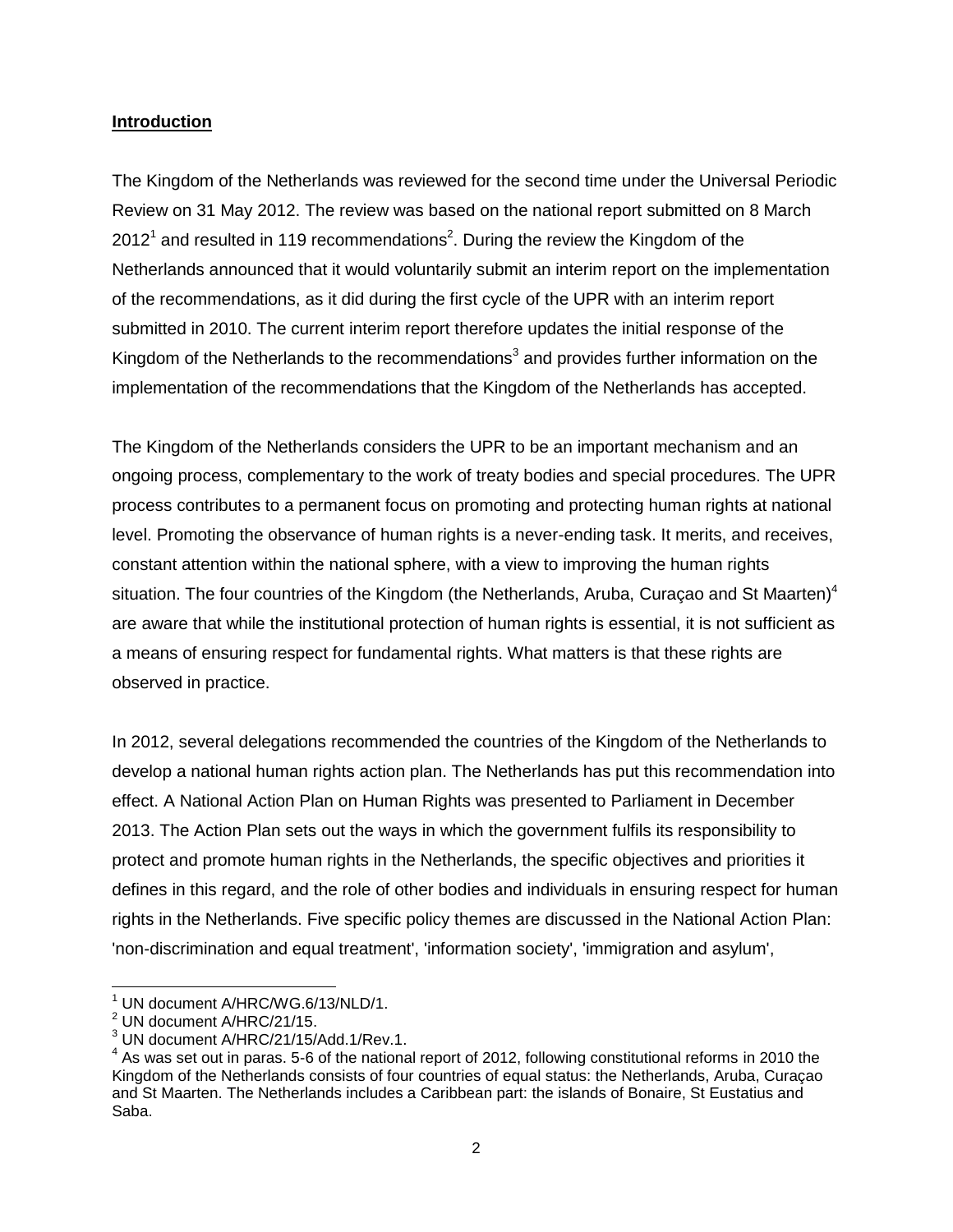'physical integrity and personal liberty' and 'education, employment and culture'. The Action Plan is annexed to this interim report.

Aruba, Curaçao and St Maarten are also taking steps to adopt national human rights action plans. Aruba plans to make a start on this at the end of 2014. It will do so on the basis of the most recent periodic reports submitted under the human rights instruments and the international recommendations arising from them. This integrated action plan, embracing a broad spectrum of human rights, with set priorities and implementation paths, will promote the observance and implementation of human rights in Aruba. As new autonomous countries within the Kingdom, St Maarten and Curaçao will evaluate the possibility of formulating and developing national human rights action plans.

Other important developments since 2012 include the establishment of an Internet Discrimination Hotline in January 2013, the entry into force (on 1 July 2013) of the Mandatory Reporting of Domestic Violence and Child Abuse Code, the launch of an action plan against child sex tourism in October 2013 and the presentation to the Dutch Parliament of the bill for the approval of the Convention on the Rights of Persons with Disabilities (CRPD) in July 2014.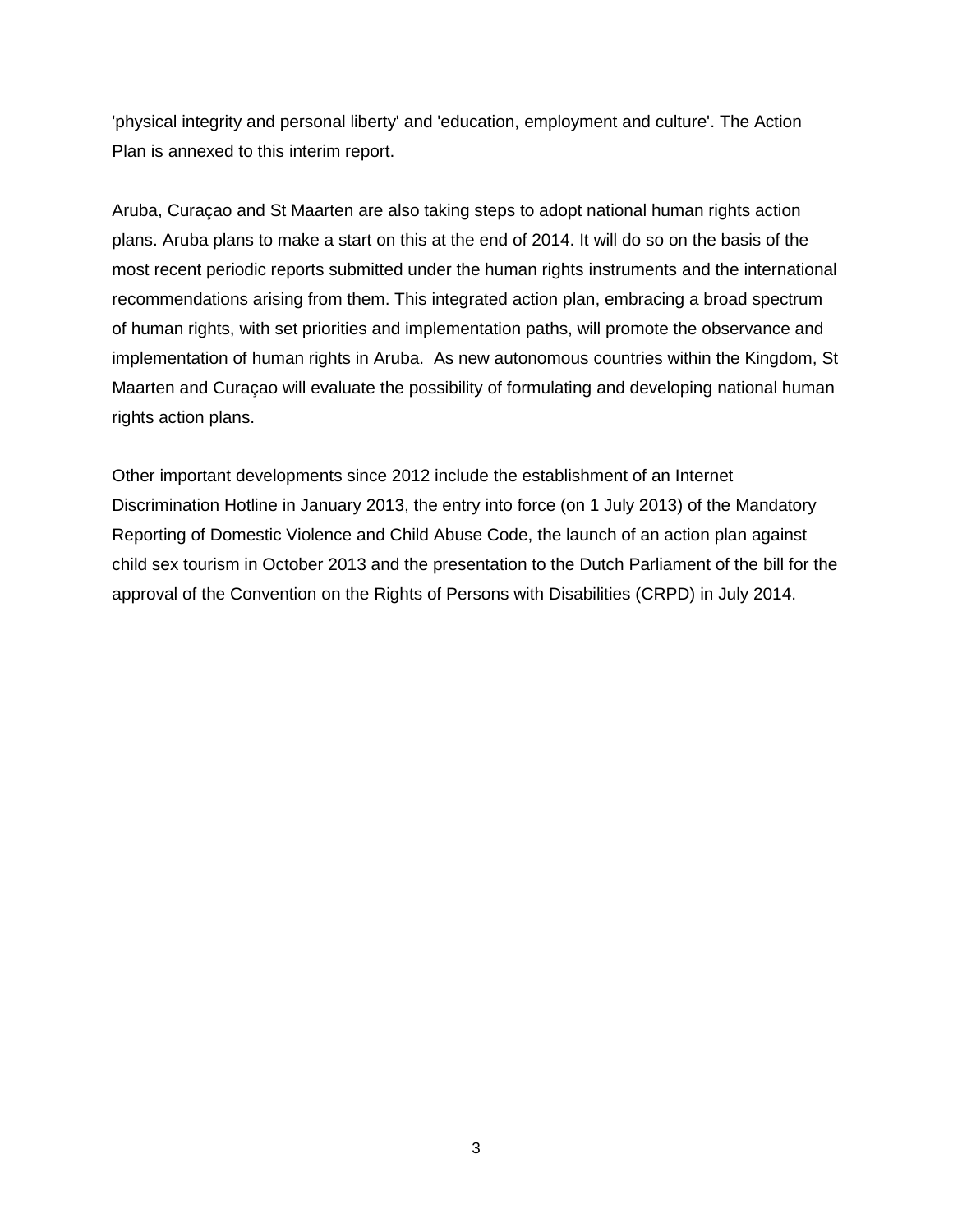#### **Recommendation 1. Ratify the ICRMW (Algeria, Egypt, Iran (Islamic Republic of)).**

The Netherlands did not accept this recommendation. As noted in the national report of 2012, the Netherlands will not accede to the International Convention on the Protection of the Rights of All Migrant Workers and Members of Their Families. Please see para. 37 of the national report of 2012 for more information.

#### **2. Consider ratifying the ICRMW (Mexico).**

See under recommendation 1 above.

### **3. Study the possibility of ratifying the ICRMW and continue with its efforts to achieve the ratification of the CRPD (Argentina).**

As to the ICRMW, see under recommendation 1 above. As to the ratification of the Convention on the Rights of Persons with Disabilities (CRPD), the Netherlands has accepted this recommendation. The necessary draft legislation to make ratification possible for the European part of the Netherlands was submitted to Parliament in July 2014. Entry into force is scheduled for 1 July 2015. Ratification for Aruba, Curaçao and St Maarten is still under consideration in those parts of the Kingdom.

#### **4. Consider ratifying the ICRMW as well as the ILO Convention 189 (Belarus).**

As to the ICRMW, see under recommendation 1 above. As to ILO Convention 189, the government of the Netherlands requested the advice of an independent committee regarding the ratification of this convention. This committee published its report in March 2014. The government is currently preparing its response to it.

#### **5. Proceed swiftly with the ratification of the CRPD and its Optional Protocol (Estonia).**

As to the CRPD, see under recommendation 3 above. As to the Optional Protocol to the CRPD, the Netherlands is currently considering accession.

#### **6. Ratify the CRPD and its Optional Protocol (France, Australia);**

- **7. Consider ratifying the OP-CRPD (Morocco);**
- **8. Ratify the OP-CRPD (Iran (Islamic Republic of));**

#### **9. Ratify the CRPD and its Optional Protocol, as well as the OP-CESCR (Spain).**

Regarding the CRPD, see under recommendation 3 above. As to the Optional Protocol to the CRPD, see under recommendation 5 above.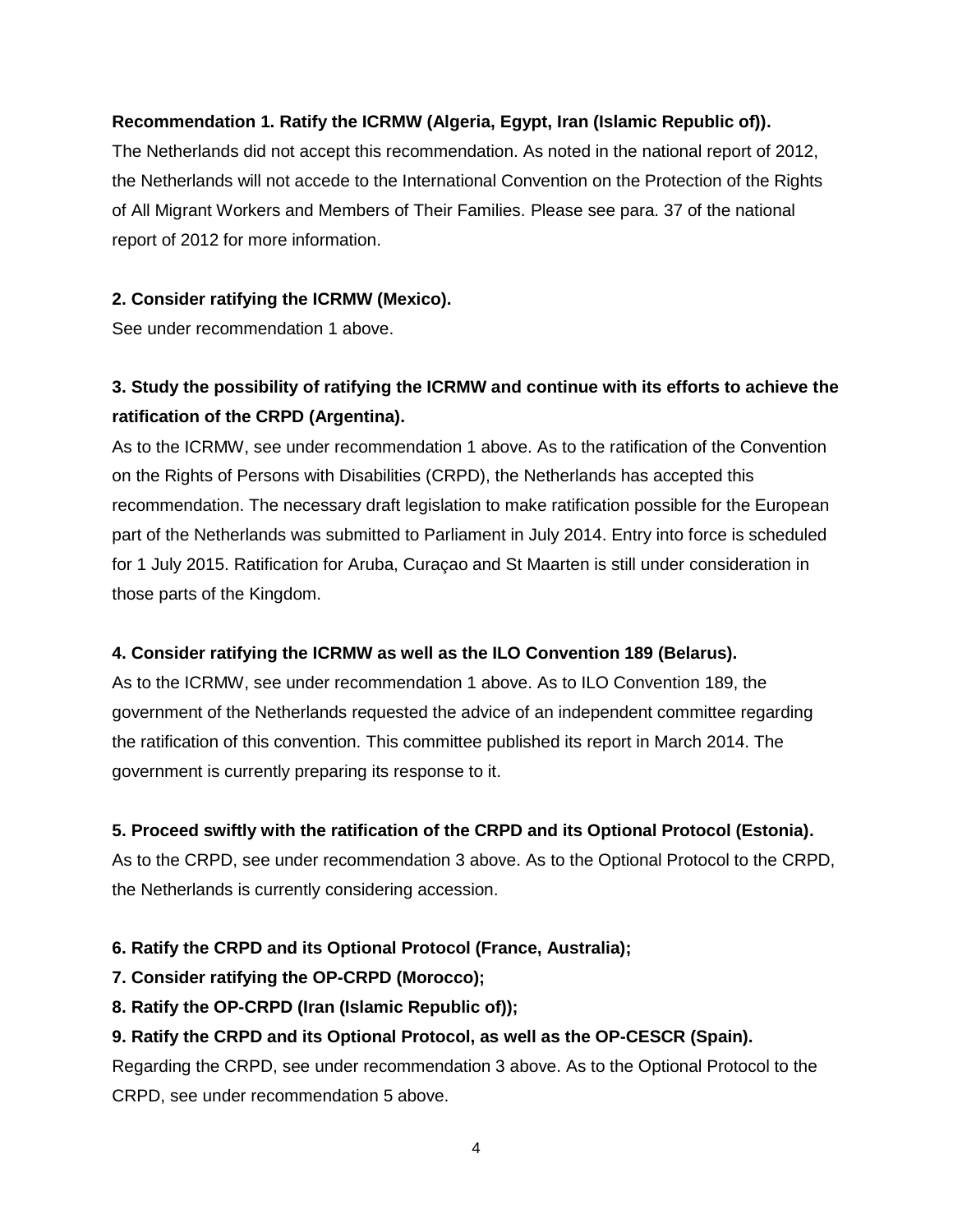As to the Optional Protocol to the International Covenant on Economic, Social and Cultural Rights (OP-CESCR), the Dutch government is studying the possible consequences of ratification for legislation and policy.

### **10. Adopt the necessary measures with a view to ratifying the CRPD and its Optional Protocol (Chile);**

#### **11. Study the possibility of ratifying the CRPD (Costa Rica).**

Regarding the CRPD, see under recommendation 3 above. As to the Optional Protocol to the CRPD, see under recommendation 5 above.

#### **12. Withdraw its reservations to the CRC (Iran (Islamic Republic of));**

**13. Reconsider the possibility of lifting reservations to the CRC (Russian Federation);**

#### **14. Lift its reservations to articles 26 (c), 37 and 40 of the CRC (Uzbekistan).**

The Netherlands did not accept these recommendations. The arguments underpinning its reservations still apply. Further information is to be found in para. 38 of the national report of 2012.

#### **15. Ratify the OP-ICESCR (Slovakia).**

Regarding the OP-ICESCR, see under recommendation 9 above.

### **16. Consider an early ratification of the third Optional Protocol to the CRC on a communication Procedure (Slovakia).**

The Netherlands has accepted this recommendation. Ratification of the third Optional Protocol to the CRC is currently under examination.

## **17. Approve, in all the countries that form the Kingdom, legislation that criminalizes all forms of trafficking in persons (Nicaragua).**

The Netherlands has accepted this recommendation. All forms of human trafficking are criminal offences in the European and Caribbean parts of the Netherlands as well as in Aruba, Curaçao and St Maarten. The countries of the Kingdom cooperate in the fight against human trafficking as agreed in a Memorandum of Understanding.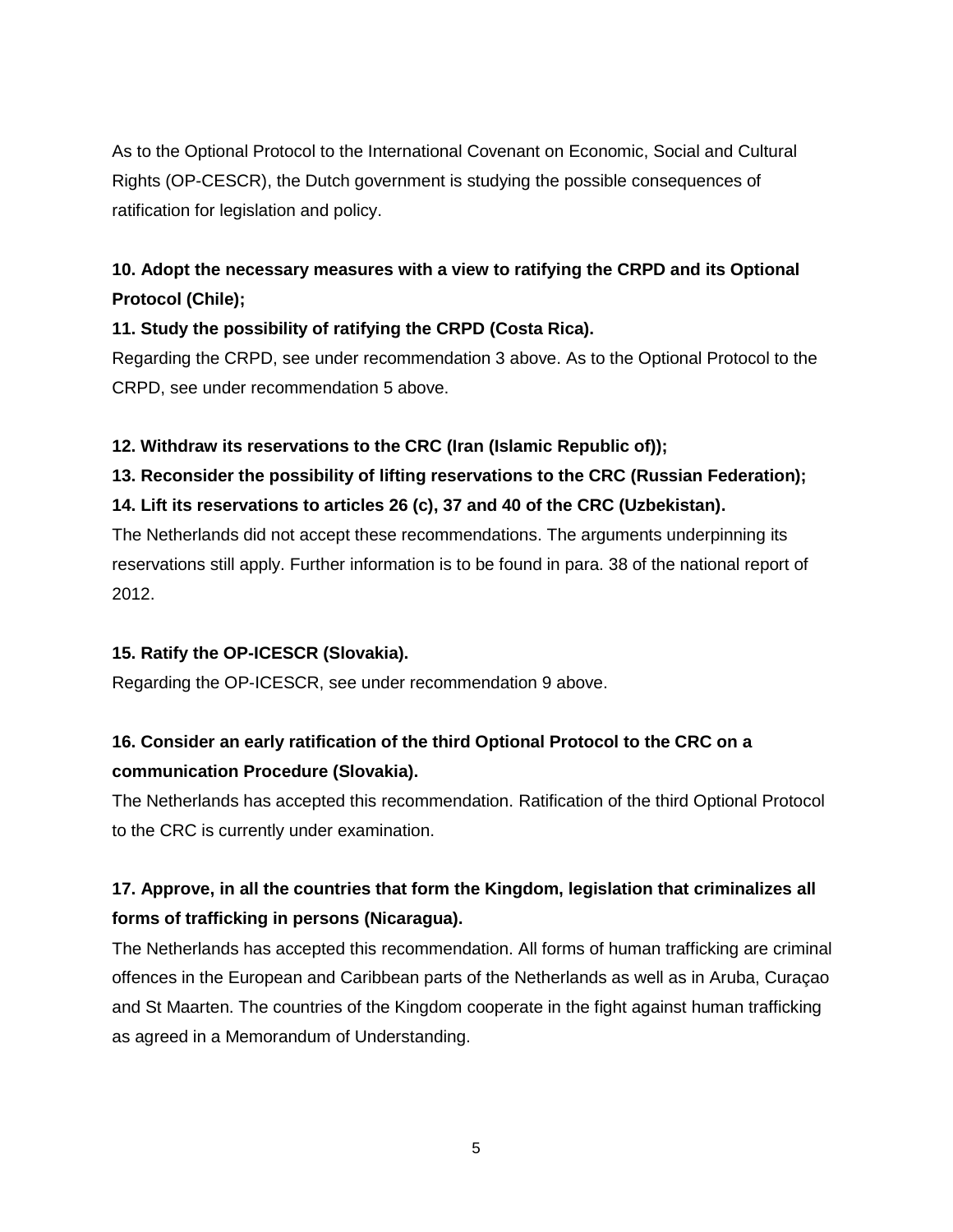Combating human trafficking is one of the Dutch government's priorities. The penalties for human trafficking have been increased twice in the Netherlands since 2008. As of 1 April 2013, the maximum sentence for the offence of trafficking in human beings was raised from a term of imprisonment of no more than 8 years to a maximum of 12 years. On 15 November 2013, legislation implementing the EU anti-trafficking directive entered into force. This entailed a few mainly technical amendments to the Criminal Code.

Figures from the National Rapporteur on Trafficking in Human Beings show that in 2012 the Public Prosecution Service in the Netherlands recorded the highest number of cases of human trafficking referred to it by the police and other investigative authorities since 2000 (no fewer than 311). The same applies to the number of human trafficking cases disposed of by the Public Prosecution Service (338).

In 2013, Aruba's first court judgment in a human trafficking case was handed down. The court imposed prison sentences of 4.5 years and 22 months.

St Maarten's new criminal code will create the broadest possible scope for tackling this criminal offence, as it criminalises the trafficking and smuggling not only of women, but also of workers and boys. The new provisions will enable various forms of exploitation of persons to be addressed by the criminal justice system.

In Curacao, the new Criminal Code of November 2011 criminalises all forms of trafficking in persons as a separate offence.

### **18. Prohibit corporal punishment in all settings throughout the Kingdom of the Netherlands (Slovenia)**.

Corporal punishment has been formally prohibited in the European part of the Netherlands for several years. In the Caribbean part of the Netherlands (the islands of Bonaire, St Eustatius and Saba), a separate Criminal Code applies, in force since 10 October 2010 when the Netherlands Antilles ceased to exist as a country (see also paras. 5-6 of the national report of 2012). Given the drastic changes of 2010, it was agreed to maintain the legislation in force, as much as possible, for a five-year period. For this reason, legislation on young people and guardianship modelled on Dutch law has not been introduced on Bonaire, St Eustatius or Saba. However, abuse is defined as a criminal offence in the Criminal Code for Bonaire, St Eustatius and Saba.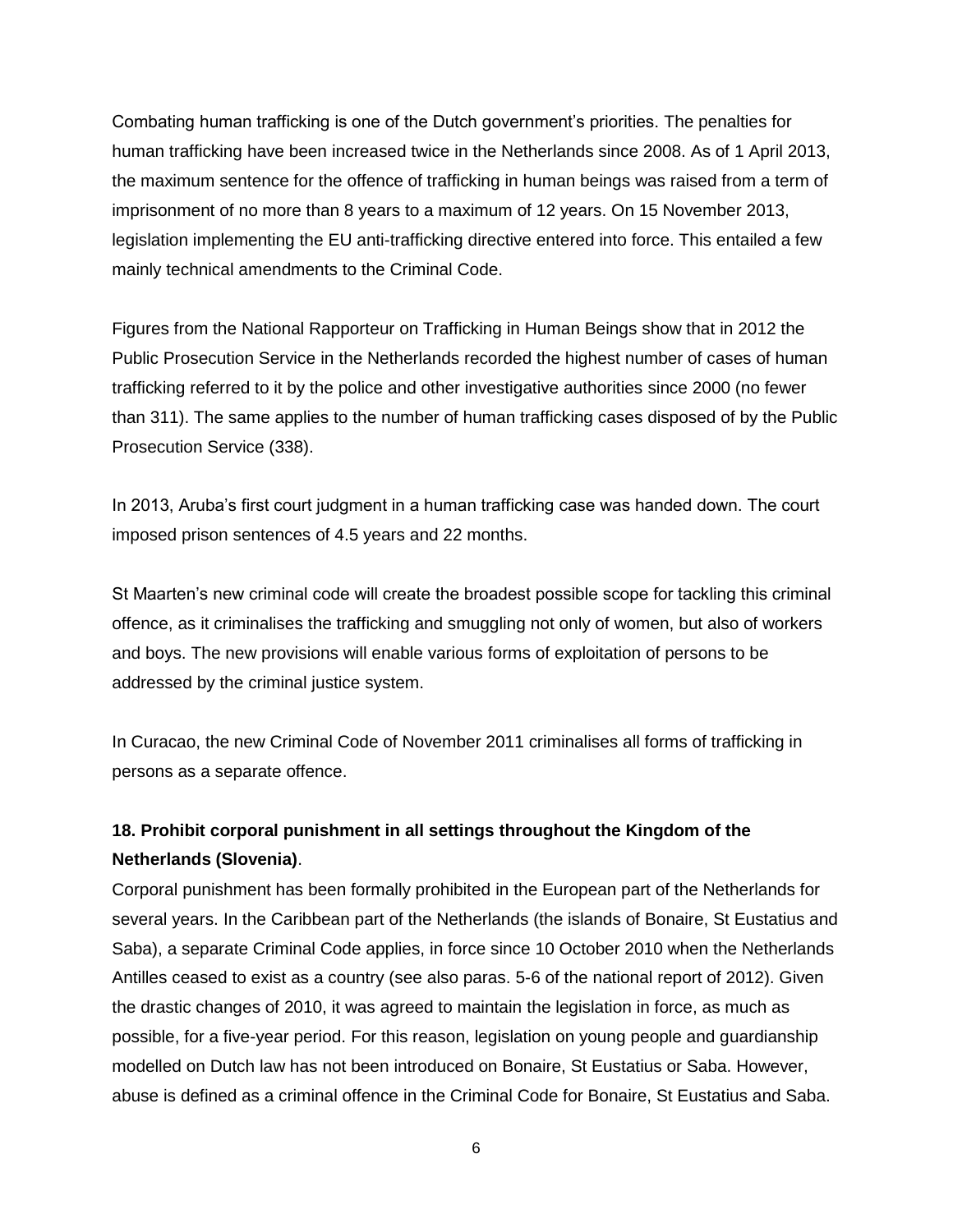In addition, as in the European part of the Netherlands, the penalty for this criminal offence can be increased by one-third if one of the victims was the offender's own child.

Although no civil law or juvenile criminal law modelled on those of the European part of the Netherlands has been introduced on Bonaire, St Eustatius or Saba, the Guardianship Council for these islands (analogous to the Child Protection Board in the European part of the Netherlands) takes the specific interests of young people into account. The first criterion in this regard is compliance with international standards, such as those prescribed in the Convention on the Rights of the Child. The youth policy of the justice system in the Caribbean part of the Netherlands is geared towards investing as much as possible in the preventive side of the youth care system. The Guardianship Council is an important partner in that policy. The Guardianship Council endeavours, by disseminating information at schools and on the radio and TV, to raise the population's awareness of these issues. Specifically on tackling child abuse, the government agency for Youth Care and Family Supervision in the Caribbean part of the Netherlands, which comes under the Ministry of Health, Welfare and Sport, organised a number of conferences. Steps have been taken to raise awareness, to boost training, and to draft a plan of action, with a view to devising a comprehensive campaign to combat child abuse that is attuned to the capacity of each island's local organisations. In April 2013 a protocol on reporting child abuse by youth care and family supervision services and the Guardianship Council to the Public Prosecution Service and the police was signed by the relevant parties. This constituted an important step in efforts to suppress child abuse and the use of corporal punishment.

In Aruba corporal punishment is prohibited by law in schools, and currently the Civil Code is being amended to disallow parents from applying mental or physical violence or any other humiliating treatment to their children. In Curaçao, the Civil Code was amended to define parents' role as that of caregivers and educators, prohibiting them from employing emotional or physical violence or any other form of humiliating treatment in parenting their children. The same goes for St Maarten since the passage of the National Ordinance on Parental Responsibility in 2011 amending the Civil Code.

#### **19. Undertake necessary steps in order to harmonize the Dutch law and practice with the European Convention on the Legal Status of Migrant Workers (Turkey).**

The Dutch government is currently studying existing Dutch law and practice in relation to the European Convention on the Legal Status of Migrant Workers.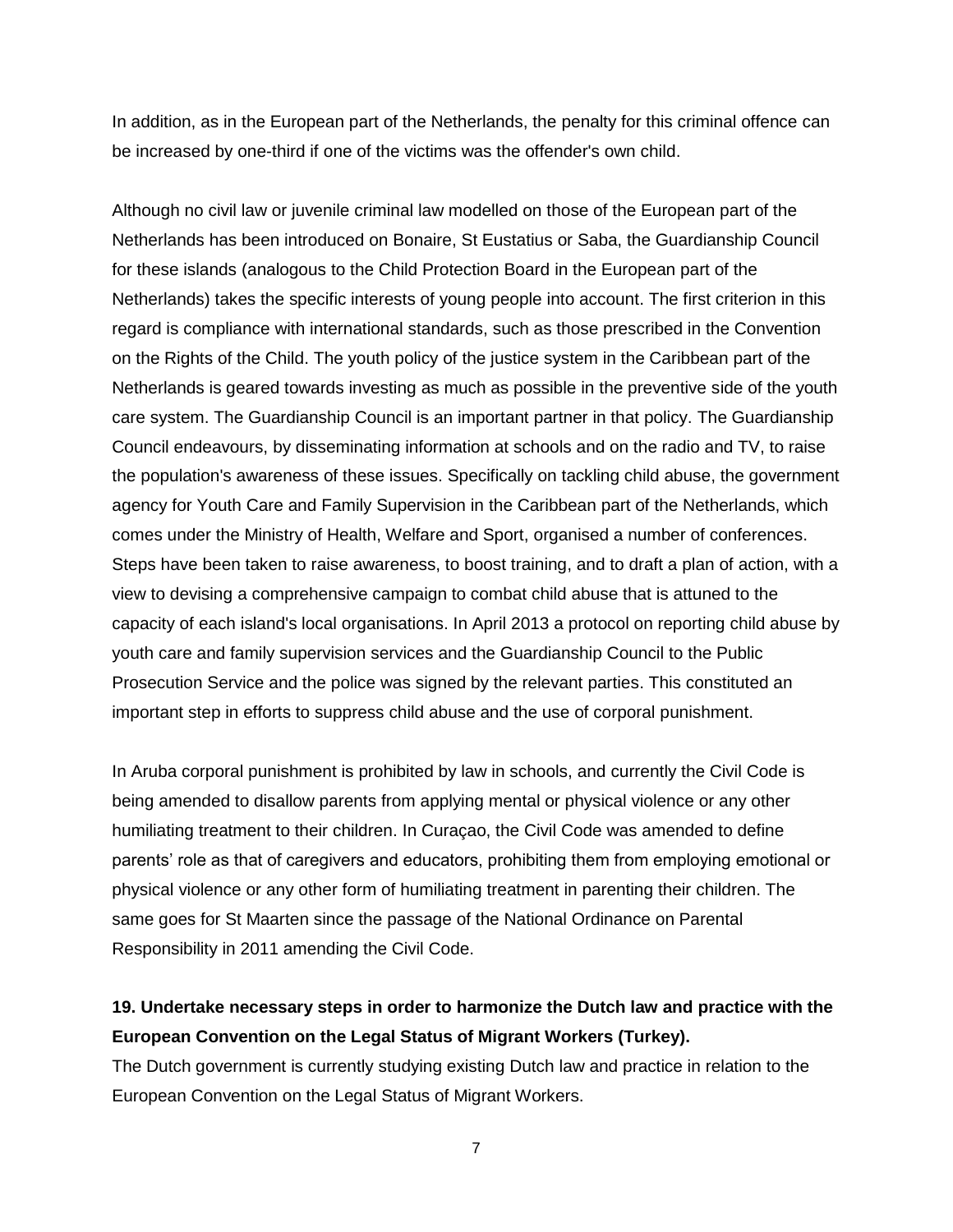#### **20. Abolish in its criminal legislation the use of life imprisonment to children (Belarus)**

The possibility of sentencing children to life imprisonment (which was in practice never used) was abolished in 2008. Even when children are sentenced under adult criminal law, the court cannot impose life imprisonment (Article 77b of the Criminal Code).

### **21. Ensure effectiveness, proper functioning and independence of its national human rights institution (Egypt);**

**22. Accelerate the full operationalization of the National Institute for Human Rights in the near future (Indonesia);**

#### **23. Expedite the establishment and operationalization of the National Institute for Human Rights which fully complies with the Paris Principles (Malaysia).**

The Netherlands has accepted these recommendations. The Netherlands set up a National Institute for Human Rights [\(www.mensenrechten.nl\)](http://www.mensenrechten.nl/), which came into operation on 1 October 2012. The Act establishing the Institute is in accordance with the Paris Principles and the Institute operates according to these principles. The International Coordinating Committee for National Human Rights Institutions therefore accredited the Institute with 'A status' in 2014.

Curaçao has decided to establish a national human rights institute in accordance with the Paris Principles. St Maarten seeks to create a similar institute in the near future. As a new autonomous country within the Kingdom of the Netherlands, St Maarten is building up the various institutions needed to guarantee its citizens' human rights.

Aruba's interdepartmental Human Rights Committee has been given a new lease of life in the past two years. Besides reporting on the situation regarding the various human rights instruments as applicable to Aruba, the Committee has given priority to its task of informing the public. In 2013 a series of activities was organised to publicise and commemorate the 65th anniversary of the Universal Declaration of Human Rights. In July 2014 delegates made an information-gathering visit to the National Institute for Human Rights in the Netherlands, together with representatives from Curaçao and St Maarten. They inquired about subjects including the procedure by which the Institute had been established and the way it operates on a day-to-day basis. On the basis of the information obtained and the contacts forged, Aruba, Curaçao and St Maarten will decide on the next steps to be taken.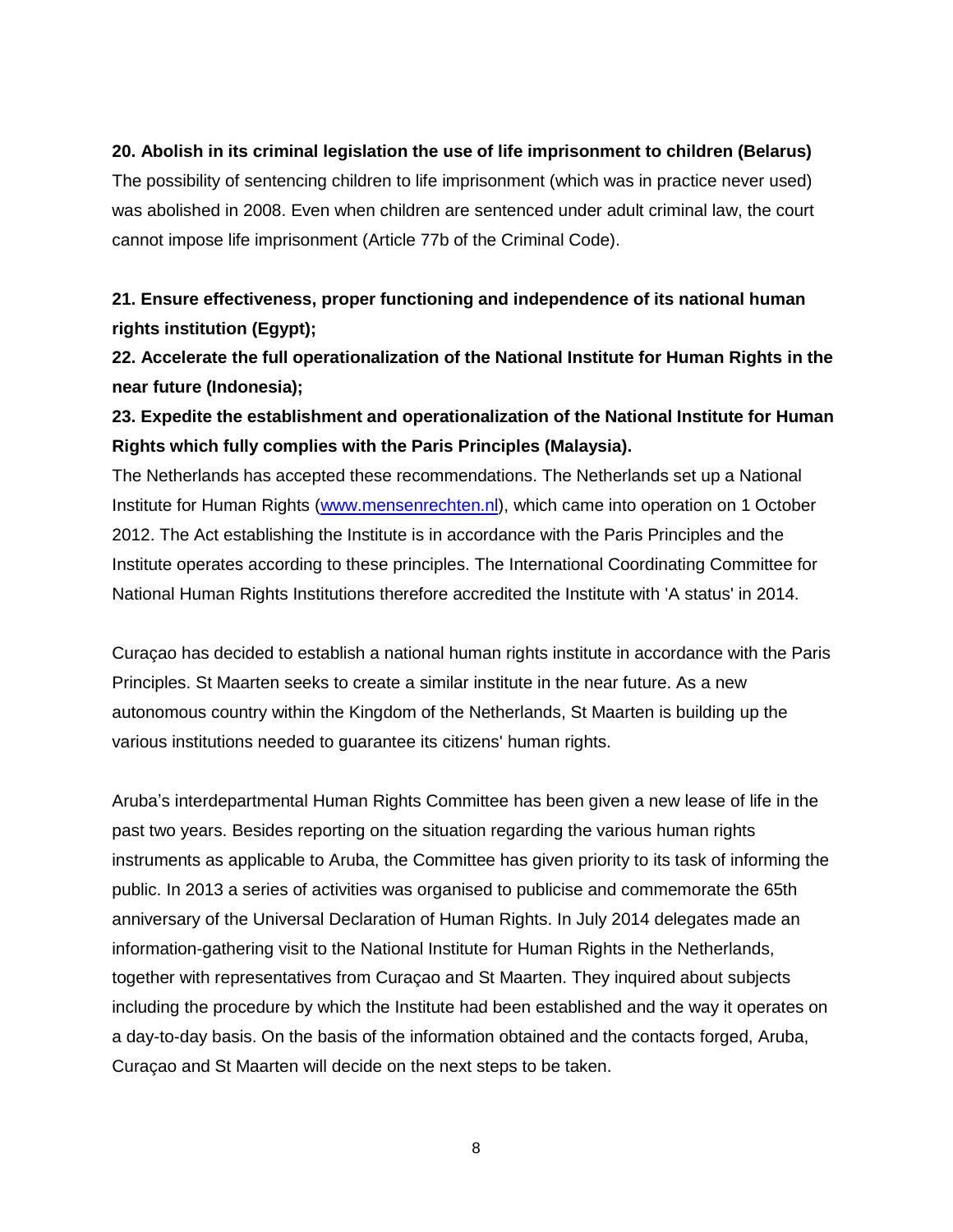**24. Make full use in practice of the new Institute for Human Rights to promote a coherent approach to human rights issues across the spectrum of different policy areas and human rights situations (Norway);**

**25. Work with all sectors including the education sector, to ensure the National Human Rights Institute effectively supports the country's commitment to human rights (Australia).**

The Netherlands has accepted these recommendations. The Institute for Human Rights issues numerous findings, reports and recommendations, organises meetings and provides information in this context. Chief among the instruments designed to ensure a coherent approach to human rights issues are the annual reports issued (in accordance with statutory obligations) by the Institute for Human Rights, the government's written responses to these reports, and the National Action Plan on Human Rights that has been adopted, partly on the basis of these documents. In relation to the National Action Plan, public interim reports are sent to the House of Representatives and the Institute for Human Rights. These are debated both in Parliament and in the meetings with civil society that are convened at least once a year.

### **26. Continue to assist, when requested, Aruba, Curaçao and Sint Maarten to develop human rights institutions, laws and policies (Australia).**

The Netherlands has accepted this recommendation. Requests for assistance between the countries of the Kingdom are given positive consideration as a matter of course. In July 2014, representatives of Aruba, Curaçao and St Maarten visited the Netherlands to learn more about its National Institute for Human Rights with a view to setting up similar institutions in the other parts of the Kingdom.

#### **27. Formulate a national human rights action plan (Philippines);**

**28. Develop a national human rights action plan (Uzbekistan);**

**29. Evaluate the possibility to develop a national human rights action plan (Argentina); 30. Draft a national human rights plan which includes public policies and strategies** 

# **reaching a comprehensive range of human rights (Brazil).**

The Netherlands has accepted these recommendations. On 10 December 2013, the Dutch Minister of the Interior and Kingdom Relations presented the Netherlands' first Human Rights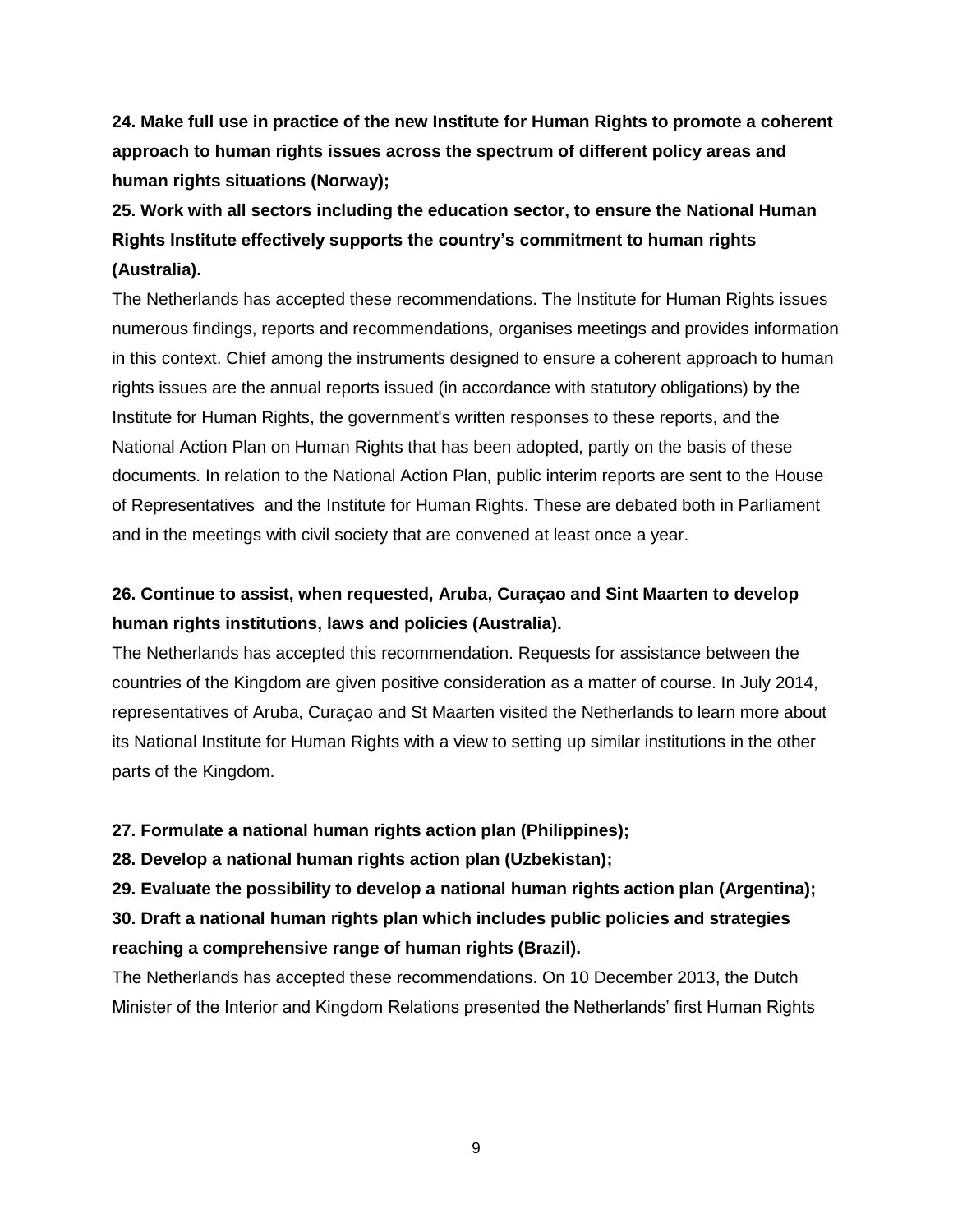National Action Plan.<sup>5</sup> The National Action Plan sets out the ways in which the Dutch government fulfils its responsibility to protect and promote human rights in the Netherlands, the specific objectives and priorities it defines in this regard, and the role of other bodies and individuals in ensuring respect for human rights in the Netherlands. The aim is to place the protection and promotion of human rights in the Netherlands on a more systematic footing.

Five specific policy themes are discussed in the National Action Plan: 'non-discrimination and equal treatment', 'information society', 'immigration and asylum', 'physical integrity and personal liberty' and 'education, employment and culture' . These themes were drawn from, among other sources, the 2012 annual report issued by the Netherlands Institute for Human Rights, the Universal Periodic Review, the annual report of the EU Agency for Fundamental Rights, the points of concern raised by the Secretary-General of the Council of Europe in the wide-ranging monitoring debate, and themes put forward by NGOs and institutions that were consulted during the preparation of the Action Plan.

Aruba, Curaçao and St Maarten are also taking steps towards adopting national human rights action plans. Aruba plans to make a start on this at the end of 2014. It will do so on the basis of the most recent periodic reports submitted under the human rights instruments and the international recommendations arising from them. This integrated action plan, embracing a wide spectrum of human rights, with set priorities and implementation paths, will promote the observance and implementation of human rights in Aruba. As new autonomous countries within the Kingdom, St Maarten and Curaçao will evaluate the possibility of formulating and developing national human rights action plans.

### **31. Keep the Human Rights Council informed about the follow-up to the "Talent to the Top" charter and inform it of the results obtained by signatories (Morocco).**

The Netherlands has accepted this recommendation. Since 2008 the Government has supported the foundation 'Talent to the Top' in implementing its similarly-named charter. By now, the Charter has gained the support of some 250 prominent signatories, which employ approximately 10% of the Dutch workforce, and in which women occupy an average of 20% of senior management positions. After the summer of 2014, it will be decided whether it is

 $\overline{a}$ 

 $5$  The English version of this Action Plan is annexed to this interim report. It is also available at: [http://www.government.nl/government/documents-and-publications/notes/2014/03/19/national-action](http://www.government.nl/government/documents-and-publications/notes/2014/03/19/national-action-plan-on-human-rights.html)[plan-on-human-rights.html.](http://www.government.nl/government/documents-and-publications/notes/2014/03/19/national-action-plan-on-human-rights.html)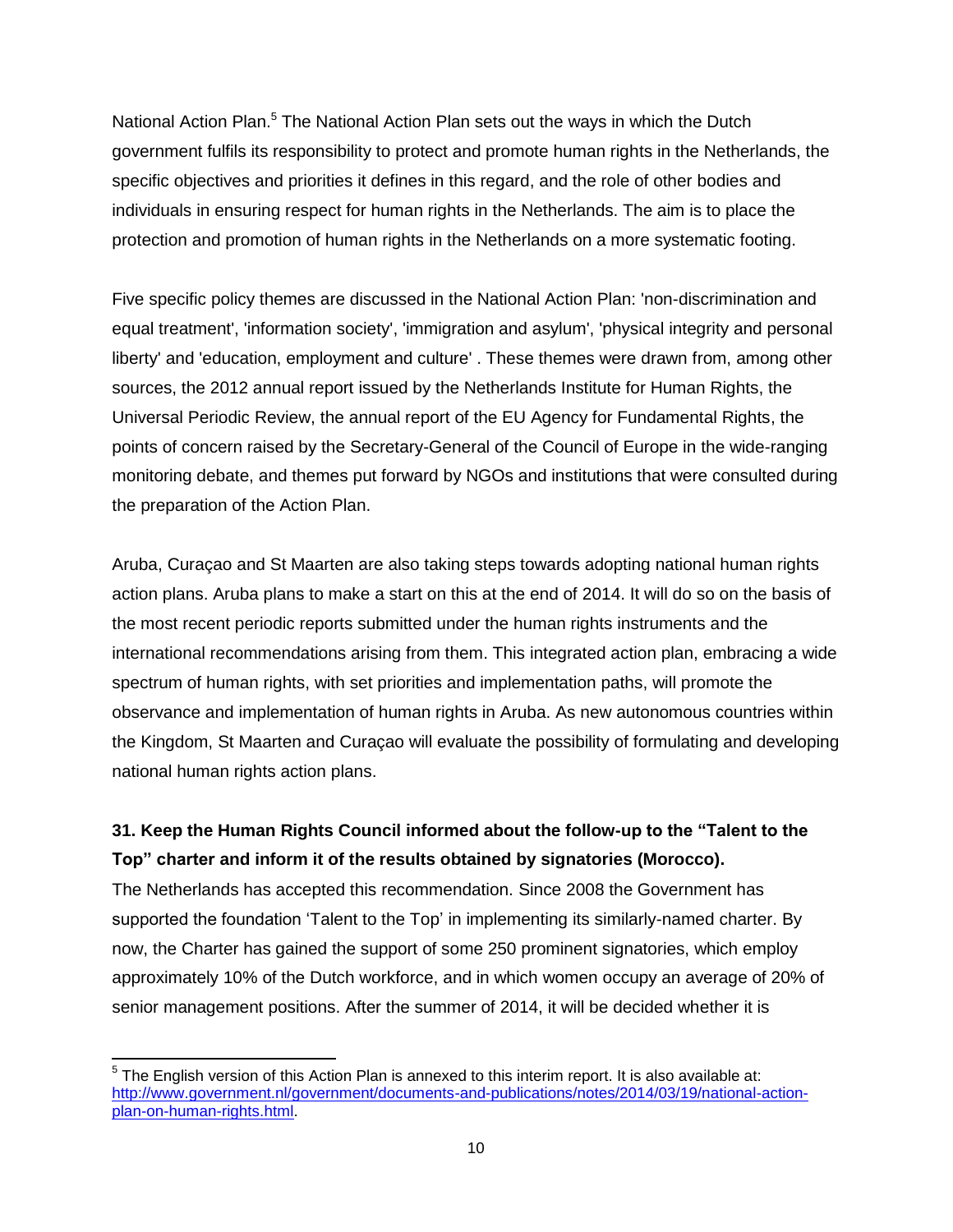necessary or desirable to continue to subsidise the foundation, also on the basis of an evaluation.

In addition, a 'Company Monitor' tracks progress towards the minimum target of 30% of women on the boards of directors and supervisory boards of large companies. This target and the related reporting obligations have been incorporated into the Management and Supervision Act , which entered into force on 1 January 2013. For central government, the Act prescribes a minimum target of 30% women occupying positions in the Senior Public Service (i.e. the group of most senior civil servants) by 2017.

## **32. Continue efforts aimed at promoting and protecting human rights on the ground (Qatar).**

The Netherlands has accepted this recommendation. As noted in the introduction, the Netherlands is aware that while the institutional protection of human rights is essential, it is not sufficient as a means of ensuring respect for fundamental rights. What matters is that these rights are observed in practice. The Netherlands government is strongly committed to further strengthening the promotion and protection of human rights, as evidenced *inter alia* by the National Action Plan on Human Rights unveiled in December 2013.

#### **33. Adopt a National Action Plan on Human Rights Education (Slovenia).**

The Netherlands did not accept this recommendation. In 2012 we concluded that the Netherlands prefers to adopt a pragmatic approach to implementing the UN World Programme for Human Rights Education. Since then, supplemental to the measures taken in 2012, the Netherlands has adopted a National Action Plan on Human Rights (see under recommendation 27 above). This includes education, with reference to the existing compensatory policy, and policies on citizenship and human rights education and promoting a safe environment (see section 4.5 of the National Action Plan on Human Rights).

## **34. Apply homogenous human rights standards in the different territories that form the Kingdom of the Netherlands, especially in the Antilles as recommended by CESCR in 2010 (Spain).**

The Kingdom of the Netherlands, consisting of four countries, is party to the six major international human rights instruments. The constitutions and national legislation of the four countries cover the majority, if not all, of the provisions of these instruments. However, each of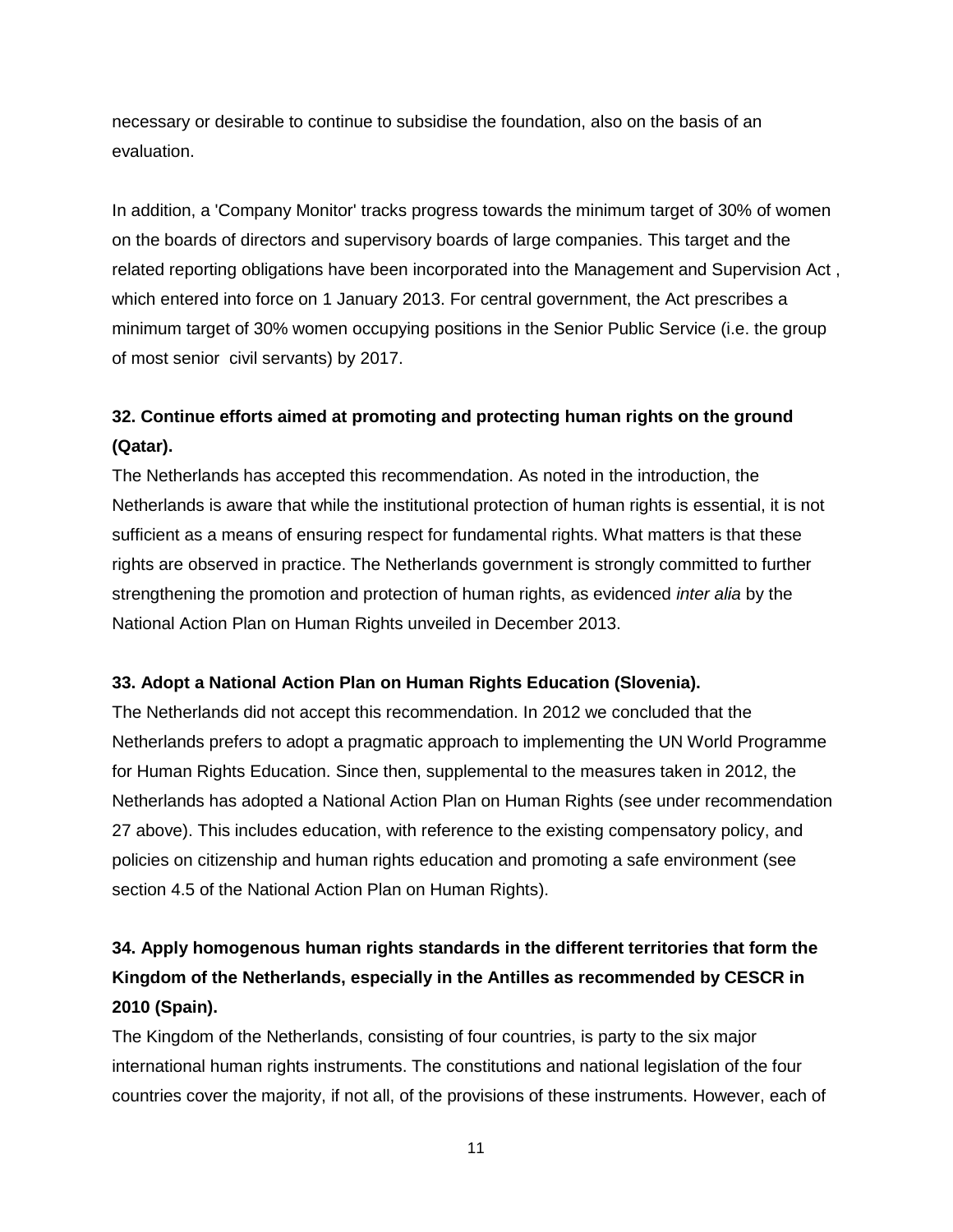the four countries is autonomous in the manner in which they implement their treaty obligations domestically.

## **35. Strengthen its policies and measures for guaranteeing all socio-economic and cultural rights, and ensure those policies not to impede the full enjoyment of these rights in the context of global and regional financial crisis (Viet Nam).**

The Netherlands has accepted this recommendation. Existing policy is in line with this recommendation.

## **36. Develop a system of recording official statistical data on the most widespread crimes and offences committed on the basis of discrimination taking into account the legal obligation of the Netherlands in registering such crimes (Uzbekistan).**

The Netherlands accepts this recommendation, which is in line with existing policy. Comprehensive statistics on crimes and offences committed on the basis of discrimination are in place. The police have been registering the presence of discriminatory factors in respect of criminal offences since 2008. When someone is prosecuted for an offence which also involves discrimination, the Public Prosecution Service considers the discriminatory aspect as an aggravating factor when deciding what sentence to demand. Since 2009, discrimination has been defined as an aggravating factor warranting a 50% increase in the sentence. As from May 2011, another aggravating factor has been incorporated for such offences, warranting a 100% increase in the sentence demanded. The public prosecutor can apply for this latter increased sentence for serious criminal offences motivated by discriminatory factors. The discrimination expertise centres of the Public Prosecution Service and the police promote increased knowledge of this subject in various ways, including providing courses for personnel of the Public Prosecution Service and the police. There are also regular training courses on the proper registration of discrimination incidents within the police and on identifying criminal offences with discriminatory aspects.

## **37. Confirm in deed the status of standing invitation to the Special Procedures, in particular by inviting the Special Rapporteurs on the rights of migrant workers, on trafficking in persons, particularly women and children, as well as on the sale of children (Belarus).**

The Netherlands has a standing invitation to all Special Rapporteurs.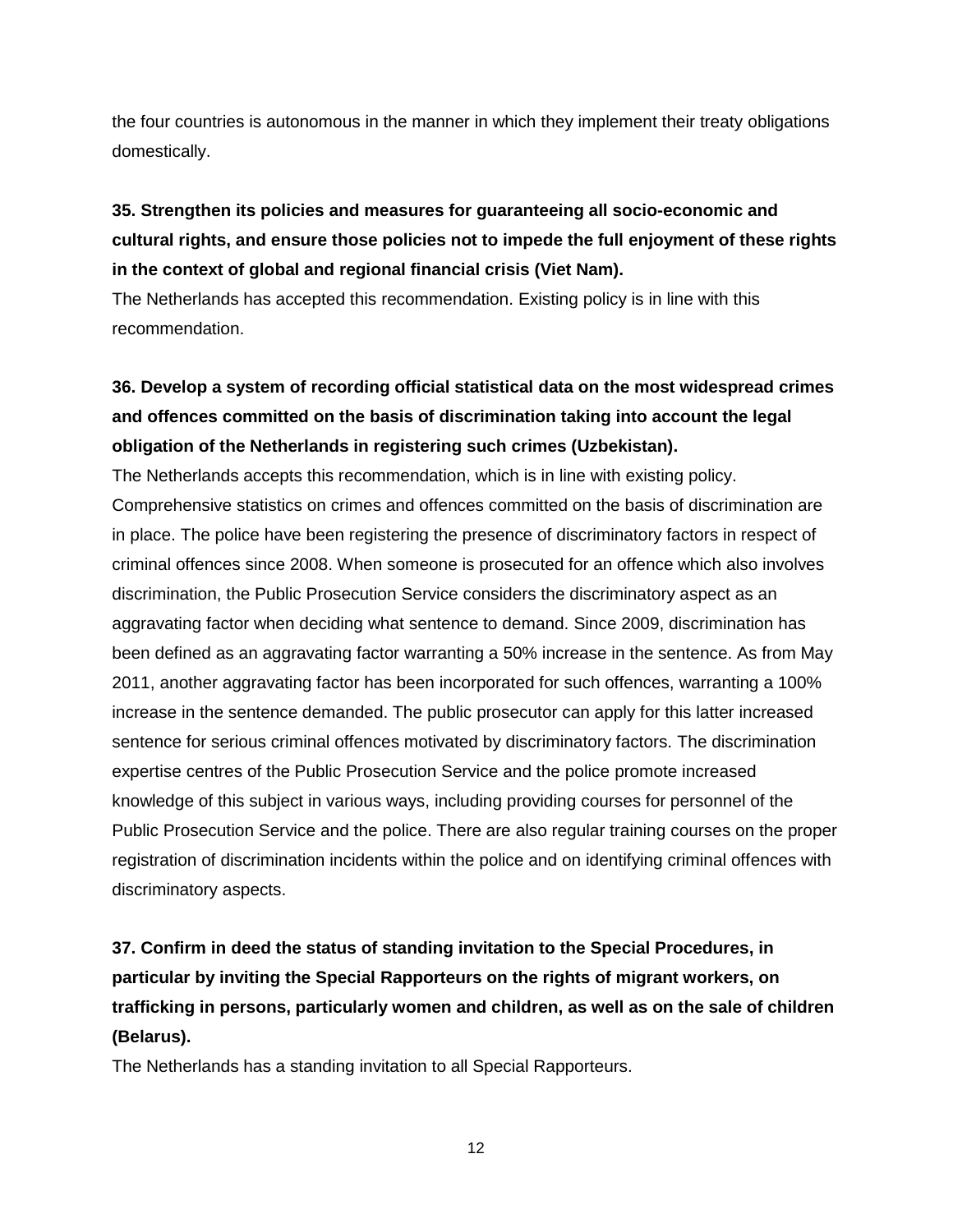**38. Take effective legal and practical measures to eliminate all forms of discrimination and violence against women and children, particularly women and children belonging to ethnic and religious minorities, including Muslims who still face multiple forms of discrimination with respect to education, health, employment and social and political participation (Iran, Islamic Republic of).**

This recommendation is in line with existing policy. Everyone in the Netherlands is protected by law from discrimination. In the event of an infringement, access to justice is available. In addition, active policies to prevent discrimination are implemented. These were set out in the national report of 2012, in particular Chapter VII (non-discrimination) and Chapter IX (Domestic violence).

The Netherlands does not develop policies targeting specific types of discrimination. General measures are in place to prevent discrimination on any and every ground. The Dutch infrastructure to combat discrimination, including bodies such as the anti-discrimination services and the Equal Treatment Commission, is accessible to everyone and equipped to deal with all forms of discrimination. The Dutch government reports annually to Parliament on the progress made on the action programme on discrimination. The progress letter sent out in 2013 discusses issues such as the nature and extent of discrimination, and measures taken to strengthen local anti-discrimination efforts, to improve the system for registering reports made to the police and other bodies, and to improve victims' willingness to report incidents.

In particular cases, attention is focused on discrimination against specific groups. For example, several high-level round table meetings and expert meetings have been organised to combat discrimination against Jews and Muslims, involving the participation of a wide range of actors, including schools, anti-discrimination bodies, local communities and non-governmental organisations.

At the initiative of the Ministries of Security & Justice and Social Affairs & Employment, an Internet Discrimination Hotline ('Meldpunt Internet Discriminatie' or MiND) was set up in January 2013. Members of the public can report criminal, discriminatory utterances made on the internet confidentially, using the website mindnederland.nl. MiND staff assess each such report, on the basis of the Criminal Code and relevant case law, to establish whether the utterance concerned does indeed constitute a criminal offence. If this is the case, the moderator or website owner is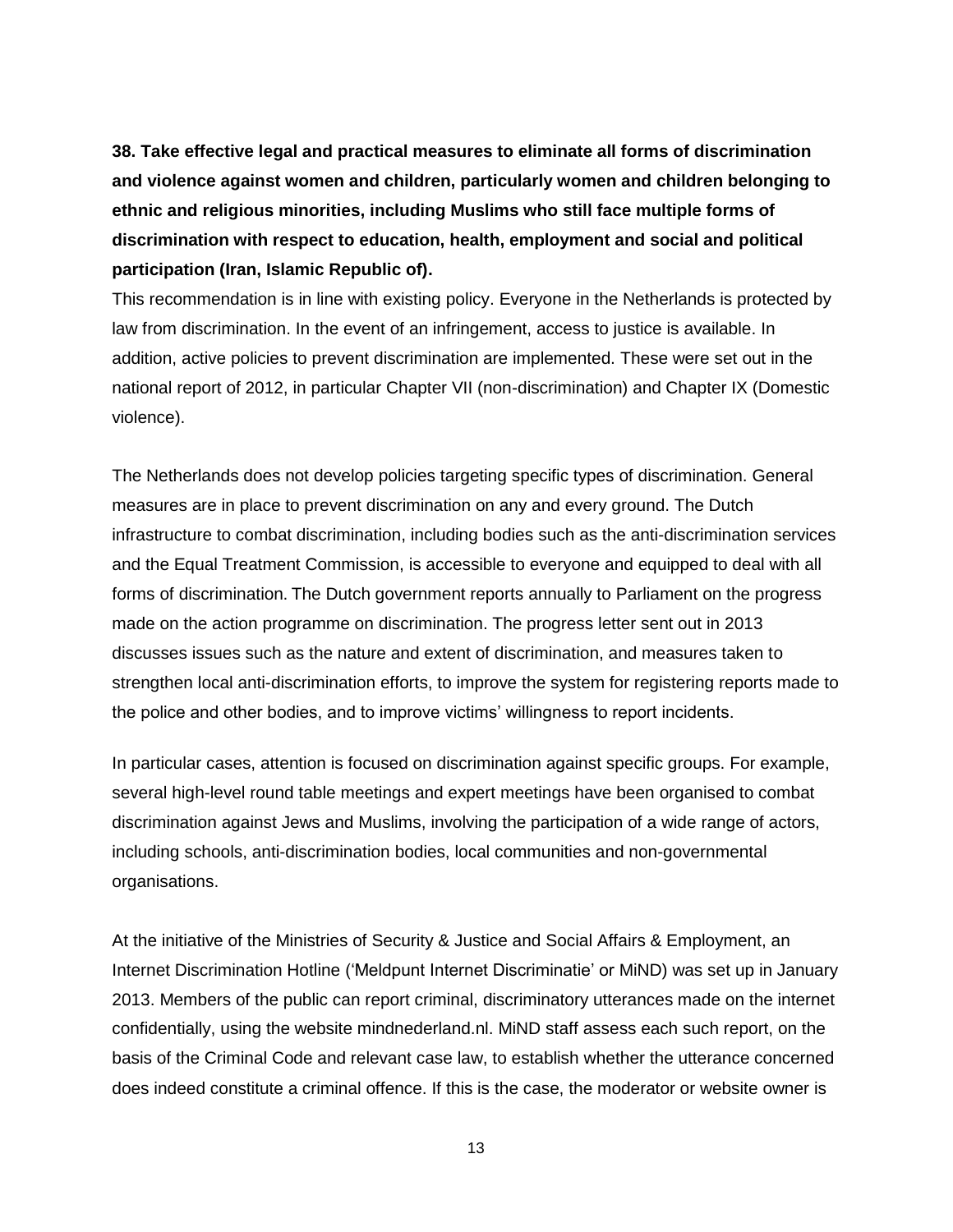asked to remove it. In 2013 MiND received over 300 reports. About 250 of these did in fact concern internet discrimination.

## **39. Ensure that existing statutes prohibiting gender discrimination are properly implemented and enforced, and increase through effective implementation and enforcement efforts to address violence against women and children (United States of America).**

The Netherlands has accepted this recommendation. The government is continuing to pursue the policies set out in the national report of 2012 (especially Chapter IX). Given the frequency and gravity of incidents involving domestic violence, vigorous action still needs to be taken. The current approach rests on three pillars: 1) strengthening the position of victims and potential victims (prevention, recognition, shelter, assistance and aftercare); 2) targeting perpetrators; and 3) breaking through the intergenerational transmission of violence. It encompasses all forms of domestic violence, from child and partner abuse, sexual violence and abuse of the elderly, to female genital mutilation, honour-related violence and forced marriage.

A gender scan, concluded in January 2014, has produced a clearer understanding of the degree to which the approach to domestic violence is genuinely gender-sensitive. The gender scan led to the conclusion that policy is not explicitly gender-sensitive: though there is a degree of gender-sensitivity in policy, it is not always guaranteed. However, gender-neutral policy does not necessarily obstruct a gender-sensitive approach. The study led to a number of recommendations on the government's role, monitoring and research, raising awareness, possible adjustments to policy and instruments, and the role of municipal authorities. In the coming period, the government will discuss the conclusions and recommendations with municipal authorities, people working in the field and civil society organisations, and will then decide on the actions needed to make policy and its implementation more gender-sensitive.

On 1 July 2013, the Mandatory Reporting Code (Domestic Violence and Child Abuse) Act came into force. Under this legislation, organisations in various sectors, including the health and youth care sectors, are required to have codes of practice setting out the steps to be taken when a professional identifies signs of domestic violence or child abuse. Organisations are also required to promote the use of these codes and are responsible for ensuring that their staff are trained to recognise the signs of domestic violence and child abuse.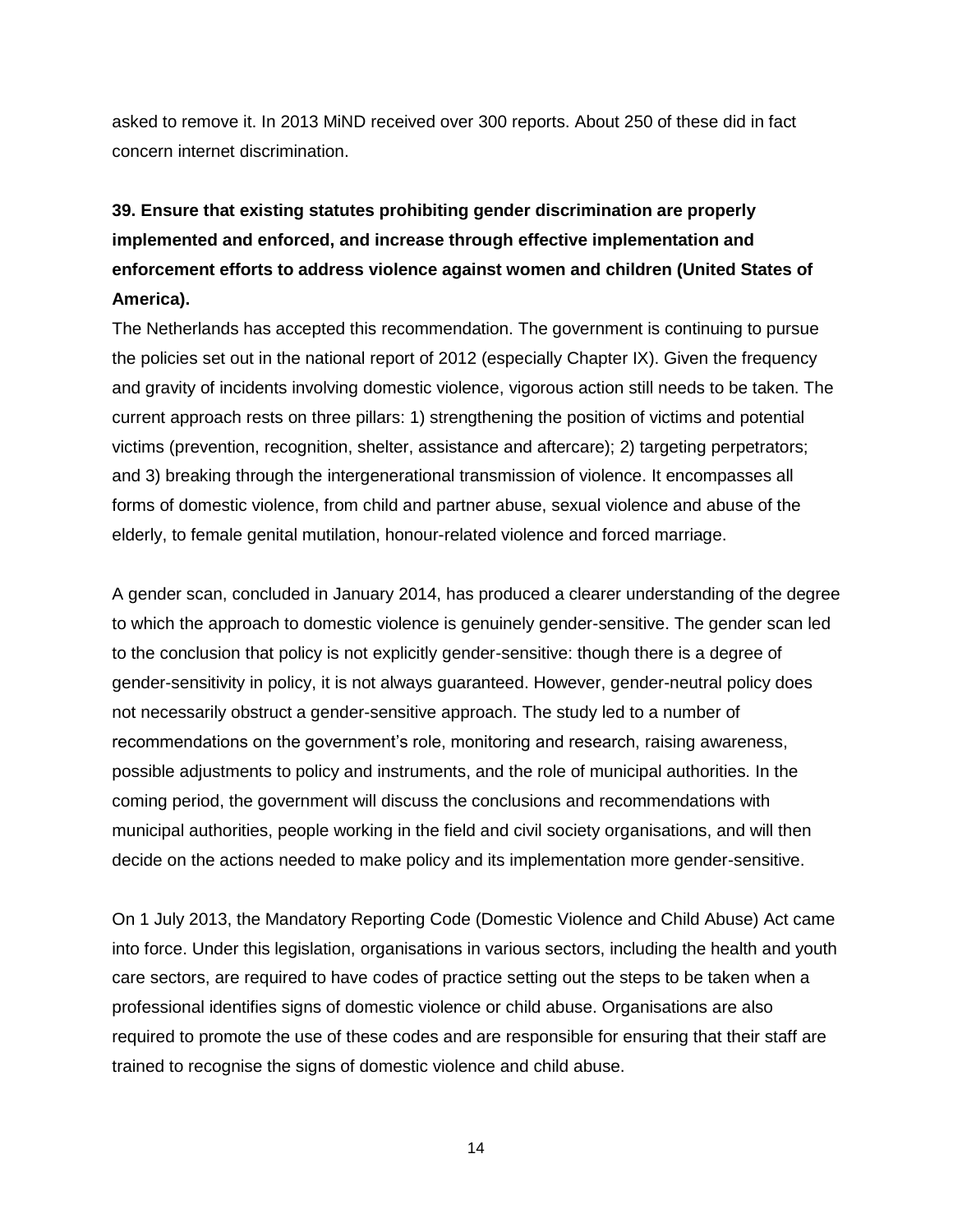The municipal authorities play a central role in tackling domestic violence. Under the Social Support Act, they are responsible for providing shelter and assistance. In 2009, central government issued guidelines for municipalities on drafting and developing policy on the prevention of domestic violence. The Social Support Act is now being amended, and the amendments will enter into force on 1 January 2015. The prevention of domestic violence will also occupy a prominent place in the amended legislation. Under the new Youth Act, also to enter into force on 1 January 2015, the municipal authorities will be responsible for preventing child abuse and providing victims with assistance. In the context of these developments, the domestic violence prevention project was launched in the summer of 2012, and will run to the end of 2014. The Association of Netherlands Municipalities and the Federation of Shelter Organisations are responsible for this project, together with other parties such as the employers' association for the social and welfare services, the youth care and childcare sectors and the national umbrella organisations of the Municipal Health Services and Youth Care Services. The aim is to strengthen municipal authorities' policy strategies, for instance through the adoption of regional plans setting out their policies on specific issues such as child abuse and domestic violence. This will improve cohesion at local level.

As of 1 January 2015, municipalities will be responsible for merging their Domestic Violence Advice and Support Centres and Advice and Reporting Centres for Child Abuse and Neglect to establish a local joint Domestic Violence and Child Abuse and Neglect Advice and Support Centre. The Social Support Act is being amended accordingly. A support programme was launched by the Association of Municipal Authorities in April 2013.

Furthermore, in 2012 an action plan specifically targeting child abuse was launched for the 2012 to 2016 period. Children are especially vulnerable in their relationships with their parents and carers, and are less able to stand up for themselves than adults. The measures in the action plan aim to prevent, identify and stop child abuse and to provide adequate treatment for children who may have been harmed. The action plan also focuses on safeguarding children's physical safety and tackling sexual abuse. A task force has been appointed to monitor implementation of the action plan, drive activities forward, and ensure that preventing child abuse occupies, or continues to occupy, a prominent place on the agendas of all the parties involved. Responsibility for preventing child abuse and providing victims with assistance is to be delegated to the municipal authorities.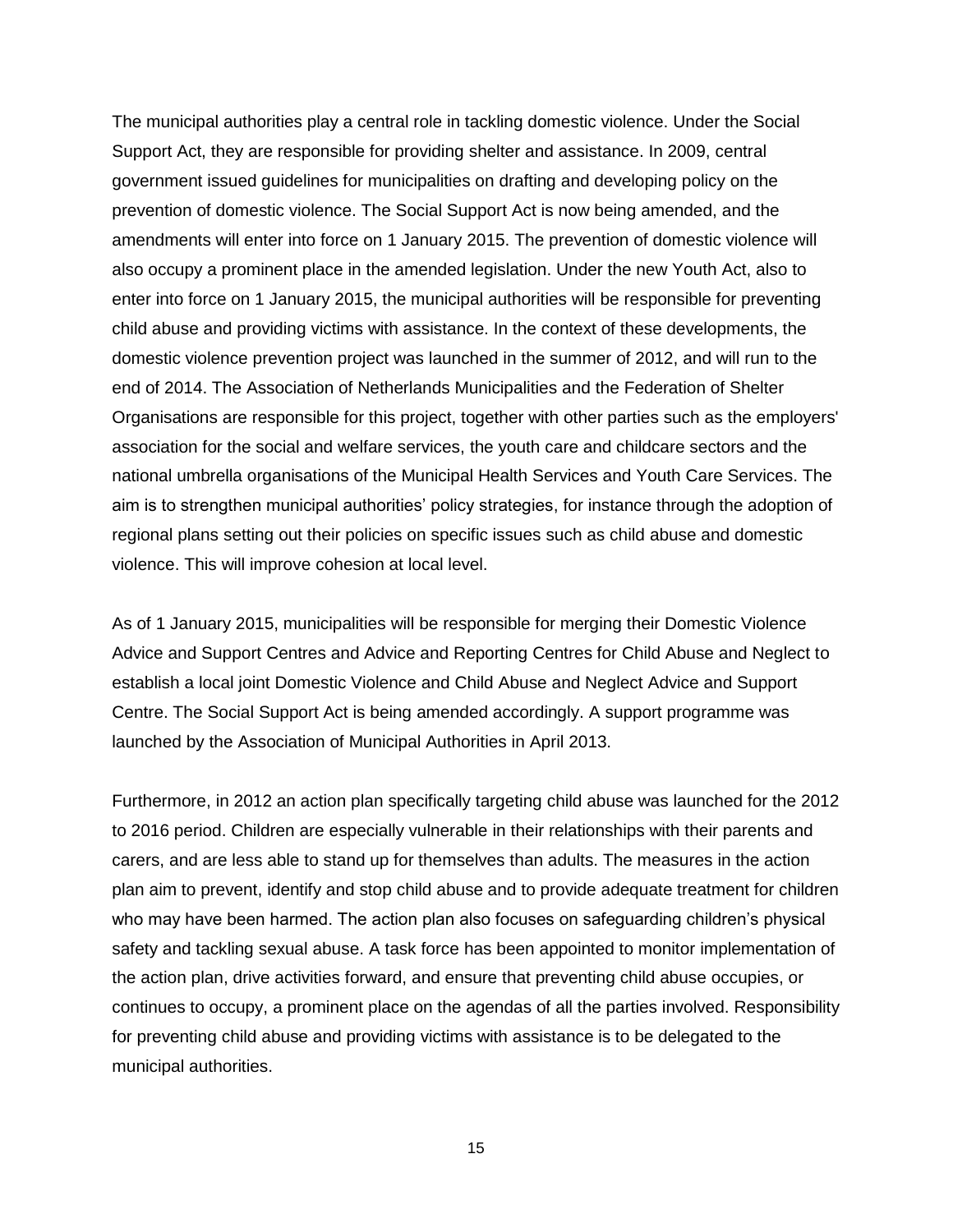## **40. Devise more specific measures to eliminate discrimination against women, ethnic minorities, migrants, Muslim and people of African origin (Thailand).**

See under recommendation 38 above.

### **41. Strengthen its actions against on all forms of discrimination and effectively protect the rights of women, children and immigrants (China).**

See under recommendations 38 en 39 above.

### **42. Establish mechanisms to monitor, investigate, prosecute and punish incitement to and acts of hatred, intolerance, racism and xenophobia (Egypt).**

Existing policy is in line with this recommendation. As to the monitoring of racism, see under recommendation 36 above. Regarding the investigation, prosecution and punishment of incitement to and acts of hatred, intolerance, racism and xenophobia, see paras. 52-54 of the national report of 2012. It should further be noted that a nationwide information campaign to fight prejudice and intolerance was launched in 2014. The campaign is aimed at heightening public awareness of discrimination and at encouraging those who experience discrimination to report it to the antidiscrimination services.

## **43. Review, amend and repeal its national discriminatory laws and regulations against persons of certain religious backgrounds, in particular Muslim migrants (Egypt).** Discrimination is forbidden by law in the Netherlands. No discriminatory legislation exists.

## **44. Take further measures to combat discrimination in the labour market and combat in particular discrimination based on ethnic origin and discrimination targeting transgender people (France).**

The Netherlands has accepted this recommendation. The Working Conditions Act requires employers to prevent and fight discrimination and harassment among their employees. The Social Affairs and Employment Inspectorate monitors employers' compliance with this requirement. Racial discrimination in the labour market, like gender discrimination, is a criminal offence. The Minister of Security and Justice is working to step up antidiscrimination policy to reduce discrimination in general, including discrimination in the labour market. In 2014, an action programme to prevent discrimination on the labour market with 44 specific policy measures was adopted by the Dutch Parliament.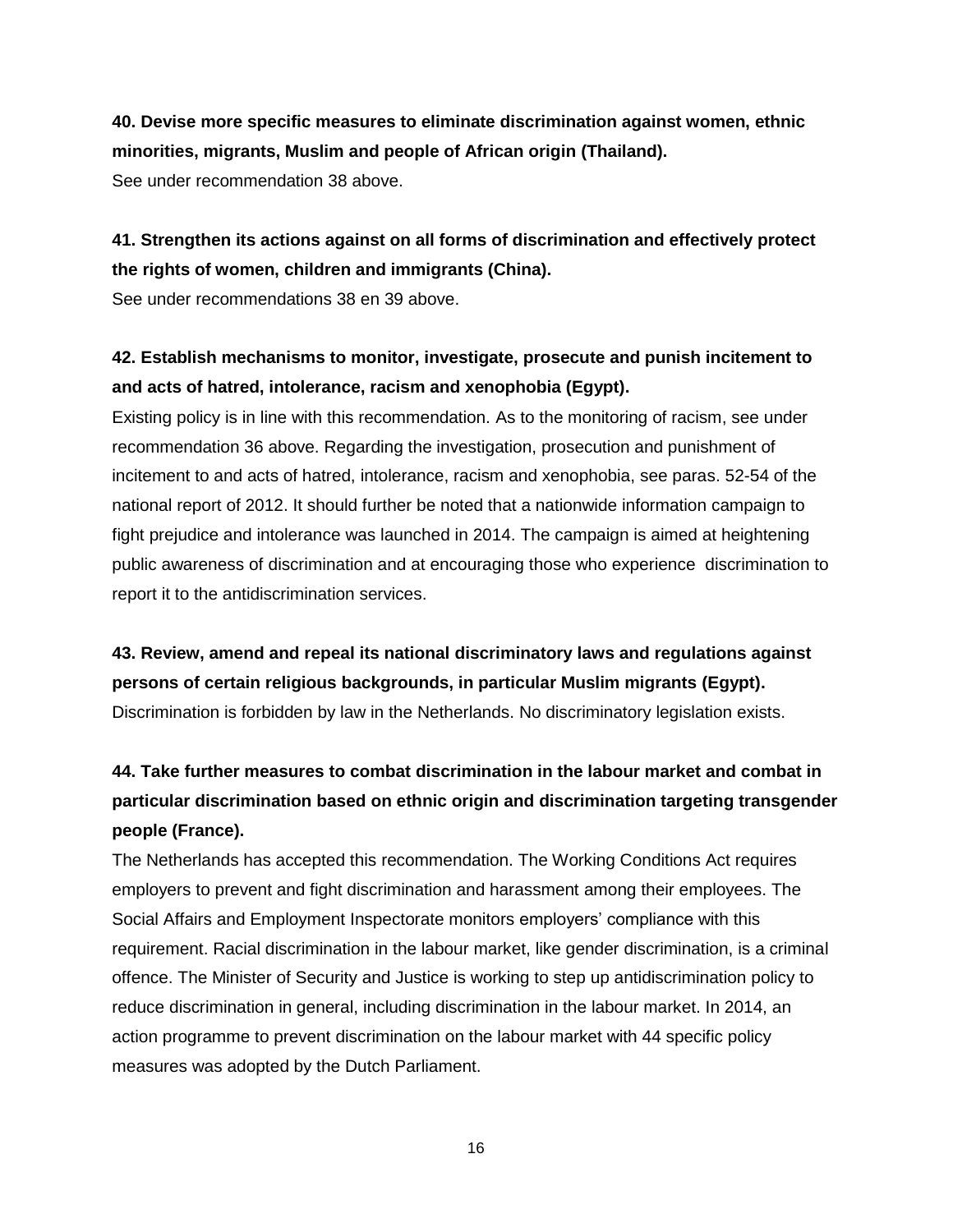## **45. Intensify efforts to combat the dissemination of ideas based on the racial superiority through Internet, as well as other media including racist speech by political parties (Poland).**

The Netherlands has accepted this recommendation. Combating hate speech on the internet is part of the Dutch government's policy on fighting discrimination and racism. See also under recommendations 36 and 38 above. With regard to racist speech by political parties, see paras. 50-54 and 120 of the national report of 2012.

### **46. Continue to engage in a national dialogue with a view to promoting respect for diversity and tolerance in line with its obligation under the ICCPR (India).**

The Netherlands has accepted this recommendation. A dialogue on diversity and tolerance is imperative in a democratic and pluralist society. The Dutch government considers dialogue on diversity to be of the utmost importance and organises ongoing flexible dialogues with ethnic and religious groups within the framework of integration policies.

**47. Take all necessary measures to prevent and eliminate all manifestations of racism, Islamophobia, xenophobia, and religious intolerance (Iran (Islamic Republic Of)); 48. Take more serious measures to prevent and suppress manifestation of racism, xenophobia and intolerance against minority groups in the country, in particular the Muslims (Malaysia).**

See under recommendations 36, 38 and 42 above.

### **49. Design a comprehensive policy to address discrimination of national minorities in all areas (Mexico).**

See under recommendation 38 above. The Dutch government reports annually to Parliament on the progress made on the action programme on discrimination. This action programme includes the protection of all individuals, regardless of background.

### **50. Adopt all the measures necessary to combat discrimination in all its forms, including racism and xenophobia (Nicaragua);**

**51. Develop a national action plan to combat discrimination in consultation with civil society (Norway).**

See under recommendations 36, 38 and 42 above.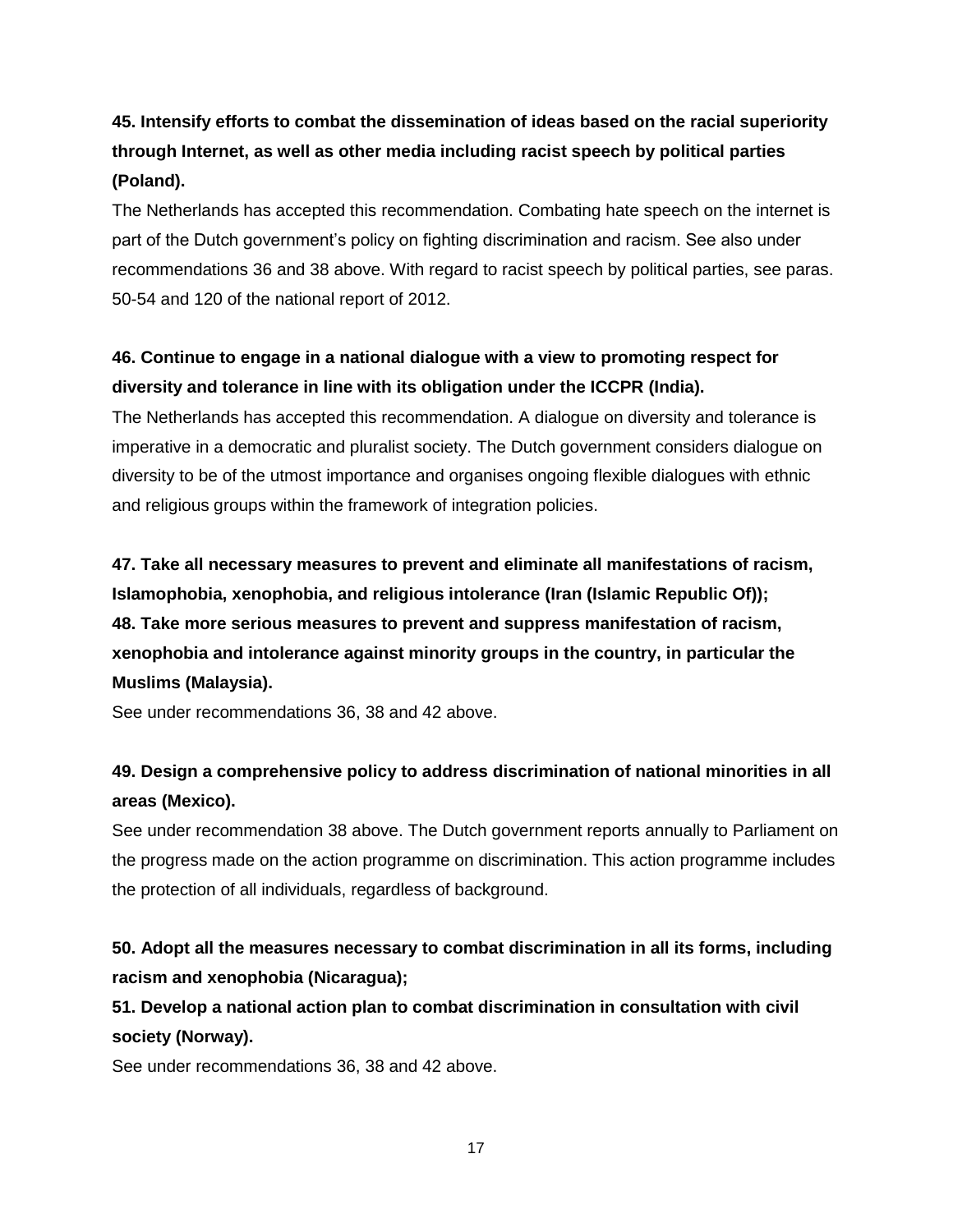### **52. Appeal the verdict made by the Amsterdam District Court in the case of Geert Wilders on the charges of incitement to hatred and discrimination (Pakistan).**

The Netherlands did not accept this recommendation. As noted in the national report of 2012 (para. 121), the Public Prosecutor decided not to appeal against this verdict, which means that the criminal proceedings against Geert Wilders have come to an end. In addition, the Procurator General at the Dutch Supreme Court has found that there are no legal grounds for submitting the case to the Supreme Court for appeal in cassation (without reference to the substance of the case). All legal remedies in this case have therefore been exhausted.

#### **53. Strengthen legal and institutional measures to prevent and suppress manifestations of racism, xenophobia and intolerance (Pakistan).**

See under recommendations 36, 38 and 42 above.

**54. Ensure adequate registration of discriminatory motives by raising awareness among the legal profession and law enforcement officials of the need to recognize aggravated circumstances specific to hate crimes and discrimination at all levels of prosecution and criminal procedures (Hungary).**

See under recommendation 36 above.

**55. Make further efforts to combat racial discrimination and xenophobia, and to promote racial and religious harmony (Qatar);** 

**56. Continue to take measures and actions in line with the fight against discrimination including through guidelines for website moderators to keep their websites free from discriminatory content that constitutes a criminal offence (Romania);** 

**57. Adopt measures to stamp out discrimination arising as a result of the practice of racist, ethnic, or religious profiling (Russian Federation);** 

**58. Approve a plan of action to fight discrimination, and against any initiatives of political associations or groups that promote racism or xenophobia (Spain);** 

**59. Identify through its domestic discussion effective ways and means to prevent and suppress manifestation of racism, xenophobia and intolerance (Thailand).**

As to combating racism and discrimination, see under recommendations 36, 38 and 42 above. With regard to ethnic profiling, this practice is rejected by the Netherlands as a matter of principle. Preventing ethnic profiling is crucial to the effectiveness and legitimacy of the National Police, as well as to maintaining the public's confidence in, and cooperation with, the police. On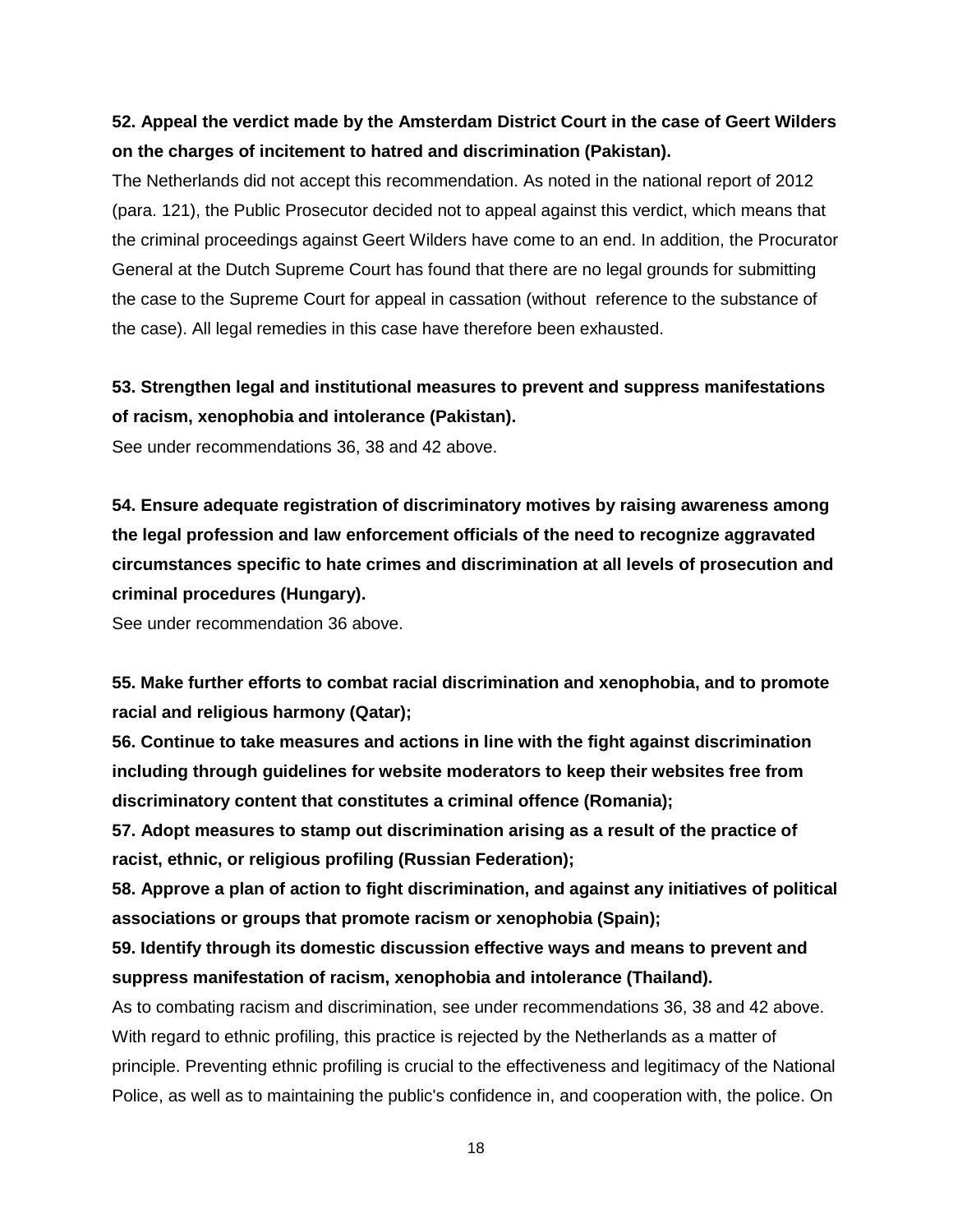4 June 2014, the University of Leiden published the findings of a study set up to determine whether ethnic profiling was practised by the police in The Hague. The report concluded that there was no evidence of systematic ethnic profiling. The Minister of Security and Justice has announced that he will be stepping up efforts to root out ethnic profiling in collaboration with the national police over the coming year.

## **60. Follow up on the CESCR recommendation to combat racism and xenophobia and to enforce effectively the legal prohibitions against discrimination in the enjoyment of economic, social and cultural rights (Turkey).**

See under recommendations 38, 42 and 44 above.

## **61. Strengthen policies and measures to prevent and eliminate the manifestations of racism, xenophobia and intolerance in society, in particular during the national and local electoral campaigns (Uruguay).**

See under recommendations 36, 38, 42 and 45 above.

## **62. Take appropriate measures in combating discrimination and marginalization against vulnerable groups, particularly migrants, minorities, women, children and persons with disabilities (Viet Nam).**

See under recommendations 38 and 44 above. Furthermore, it should be noted that the Netherlands' integration measures are aimed at stimulating participation in public life and strengthening social cohesion. These measures are in line with broader policy to promote active citizenship. Participation is essential for successful individual lives and to prevent marginalisation. For migrants to assert their rights effectively, they must invest in their future and have a good command of the Dutch language. The Dutch government contributes to this process by helping to shape a society in which all those who settle in this country can make a life for themselves through active participation.

The Netherlands ensures that the needs of everyone, regardless of their origin, religion or beliefs, are addressed by the regular services in fields such as education, employment and health care.

**63. Take more efficient measures to prevent and eliminate manifestations of racism, xenophobia and intolerance in political speech (Algeria).**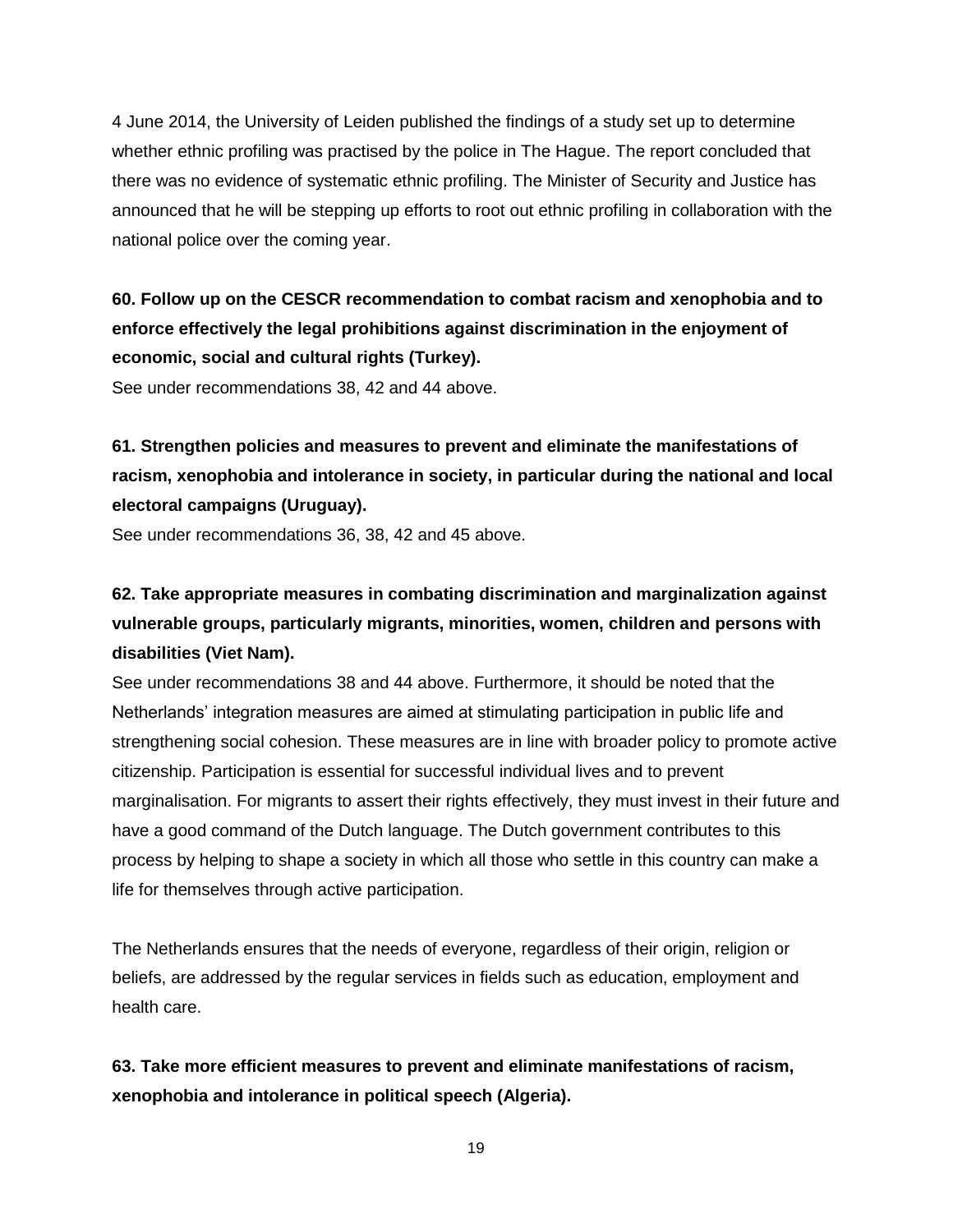See under recommendations 36 and 38 above. With regard to manifestations of racism in political speech, see also paras. 50-54 and 120 of the national report of 2012.

**64. Intensify its efforts to eliminate discrimination against migrants and other minority women, who still face multiple forms of discrimination with respect to education, health, employment and social and political participation (Azerbaijan);** 

**65. Intensify its efforts to eliminate discrimination against migrant, black, Muslim and other minority women, who still face multiple forms of discrimination (Bangladesh).** See under recommendations 38 and 44 above.

## **66. Intensify its efforts to combat the dissemination of ideas based on racial superiority including racist speech by political parties through the Internet as well as other media (Bangladesh).**

See under recommendations 36 and 38 above. With regard to manifestations of racism in political speech, see also paras. 50-54 and 120 of the national report of 2012.

**67. Take measures to address concerns of racial discrimination in the application of its national policies (Botswana);** 

**68. Ensure effective national oversight and evaluation of municipal programmes that have been developed to protect the rights enshrined in Article 1 of the Dutch Constitution concerning prohibited grounds for discrimination, in particular ensure that these programmes utilize a broad systematic approach taking into consideration current fiscal realities (Canada).**

See under recommendation 38 above. With regard to municipal programmes, the introduction of the Municipal Anti-Discrimination Services Act in 2009 made it possible for virtually anyone in the Netherlands to report discrimination to an anti-discrimination service, and if necessary to receive professional support. However, the evaluation of this Act has revealed that not all municipalities have an anti-discrimination policy, and that the available services are not sufficiently well known to the public. The central government is conducting talks with municipal authorities to explore ways in which the latter can develop their own anti-discrimination policies and publicise the existence of their anti-discrimination services.

#### **69. Develop a national plan against racism (Costa Rica);**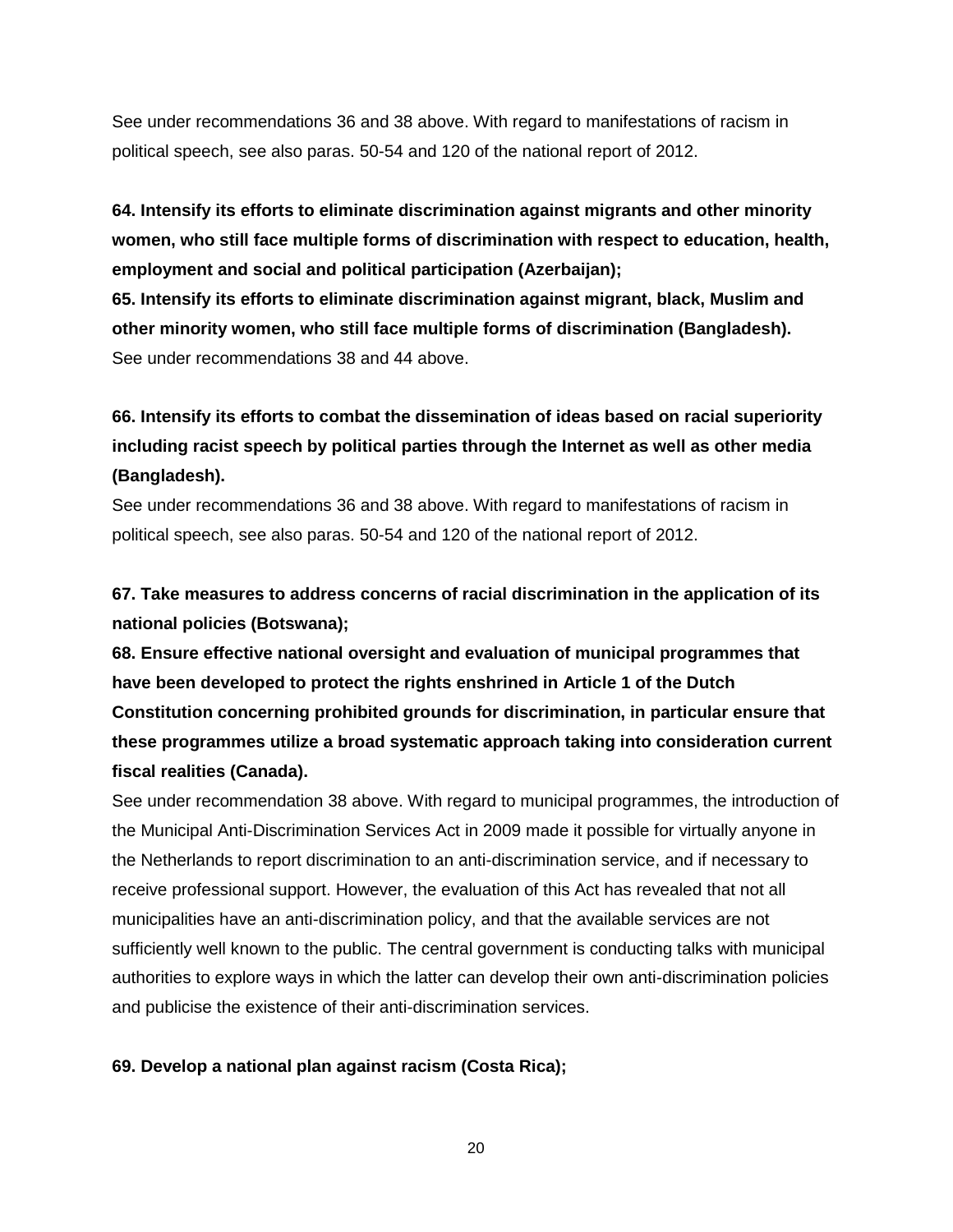**70. Adopt effective measures to combat racism, racial discrimination and incitement to racial hatred, and in particular, to prohibit the dissemination of racist and xenophobic propaganda (Cuba).**

See under recommendations 36, 38, 42 and 45 above.

## **71. Fully implement the measures regarding violence against women as outlined in its UPR interim report and consider implementing the recommendations of the Special Rapporteur on violence against women and CEDAW (India);**

#### **72. Adopt effective measures to combat violence against women and to fight poverty (Cuba).**

As regards violence against women, see under recommendation 39 above. With regard to poverty, the government is providing extra funding to fight poverty and debt. The government's budget for fighting poverty and debt was increased by €20 million in 2013 and will be further increased by €80 million in 2014 and €100 million from 2015 onwards. Special attention will be given to poor families, the working poor and the elderly with small pensions (mostly women). Improving the financial position of single-parent families, in particular, can help to reduce poverty among women. Recent reforms to child benefit have made it financially more attractive for single mothers to return to work after a period of dependence on social security.

#### **73. Adopt effective measures to improve conditions in prisons, reduce overcrowding and eliminate ill-treatment and forced labour of persons deprived of liberty (Cuba).**

The conditions in prisons in the Netherlands are satisfactory, and there is no overcrowding. It should be added, for the record, that prisoners are free to submit complaints. It is the responsibility of the Security and Justice Inspectorate to check whether prisoners are given an opportunity to submit complaints in practice. It does so by asking prisoners, in the course of its periodic prison inspections, whether they have been informed about the complaints procedure and whether they know of the existence of the supervisory committees that are in charge of handling complaints. In addition, the Inspectorate speaks to members of the supervisory committees and checks to see whether prisoners' complaints have been handled within the set time limit. It also checks to see whether the prison rules include information about the complaints procedure and whether this information is up to date.

There is no overcrowding in the Correctional Institution of Aruba (Instituto Correccional Nacional; ICN) either. Like any other individual, a prisoner who has been the victim of a violent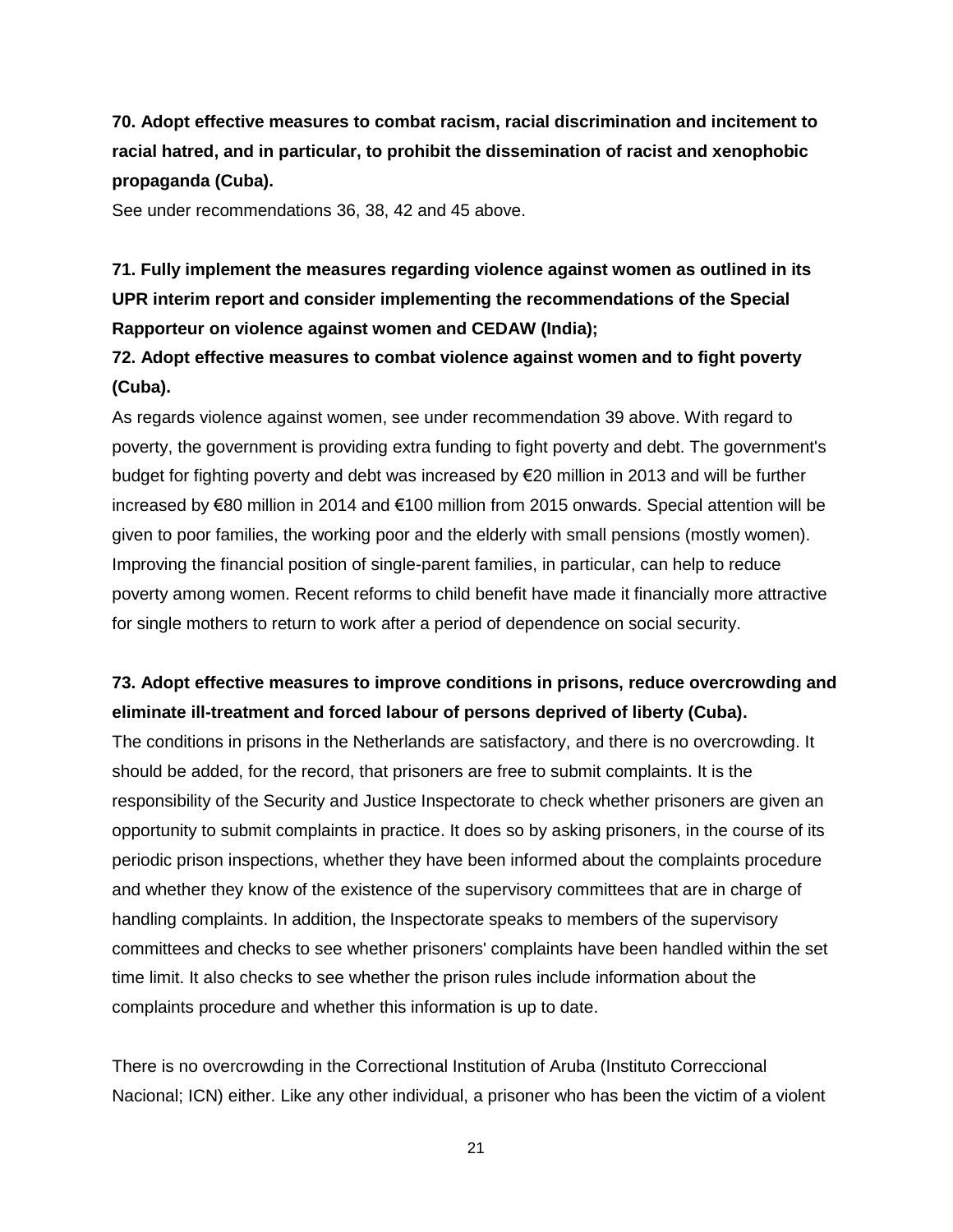crime can report the matter to the police. A special procedure has been established to enable prisoners to contact the police to file reports of this nature. The prisoner can join any criminal proceedings that are initiated as an injured party. Prisoners are also entitled to complain to the Prison Supervisory Committee about any restrictions on or violations of their rights. In addition, they can ask the courts to rule on matters concerning their treatment or their rights.

In Curaçao the reconstruction plans contained in the 2010 master plan for the Curaçao Centre for Correction and Detention ("Sentro di Detenshon i Korekshon Kòrsou" or SDKK) include concrete improvements in many areas. Progress has been made in tackling the cell blocks' defective sanitary facilities. The disciplinary unit has undergone reconstruction and will be ready for use by around the end of 2014 or beginning of 2015. In May 2014 a special improvement project called 'Mehorashon' (Papiamentu for improving/improvement) was launched, focusing on improving all areas of the prison. The European Committee for the Prevention of Torture and Inhuman Degrading Treatment or Punishment (CPT) of the Council of Europe recently visited the SDKK. There are also regular reports by a Commission established within the Kingdom of the Netherlands to monitor progress.

A substantial renovation programme is under way on St Maarten, designed to improve the material conditions of its Point Blanche prison. Construction work is still in progress. In the final quarter of 2014, two additional levels with 60 cells, accommodating 180 prisoners, will be added to the prison to solve its overcrowding problem. This project will be completed in 2015. In addition, the Youth Rehabilitation Centre, scheduled to open in October 2014, will make it possible to separate juveniles from adults.

As regards ill-treatment, all such practices are prohibited by law. Anyone who violates this prohibition is liable to dismissal and prosecution by the Public Prosecution Service. St Maarten has a supervisory committee at the prison to which prisoners can submit any complaints. It also has an independent council that monitors prisoners' rights and living conditions. Prisoners are also entitled to apply to a court of law for a ruling on any case relating to their treatment and/or rights.

Please note that the Kingdom of the Netherlands in its recent follow-up report to the Committee against Torture of July 2014 (UN Doc CAT/C/NLD/CO/5-6/Add.1) supplied in-depth information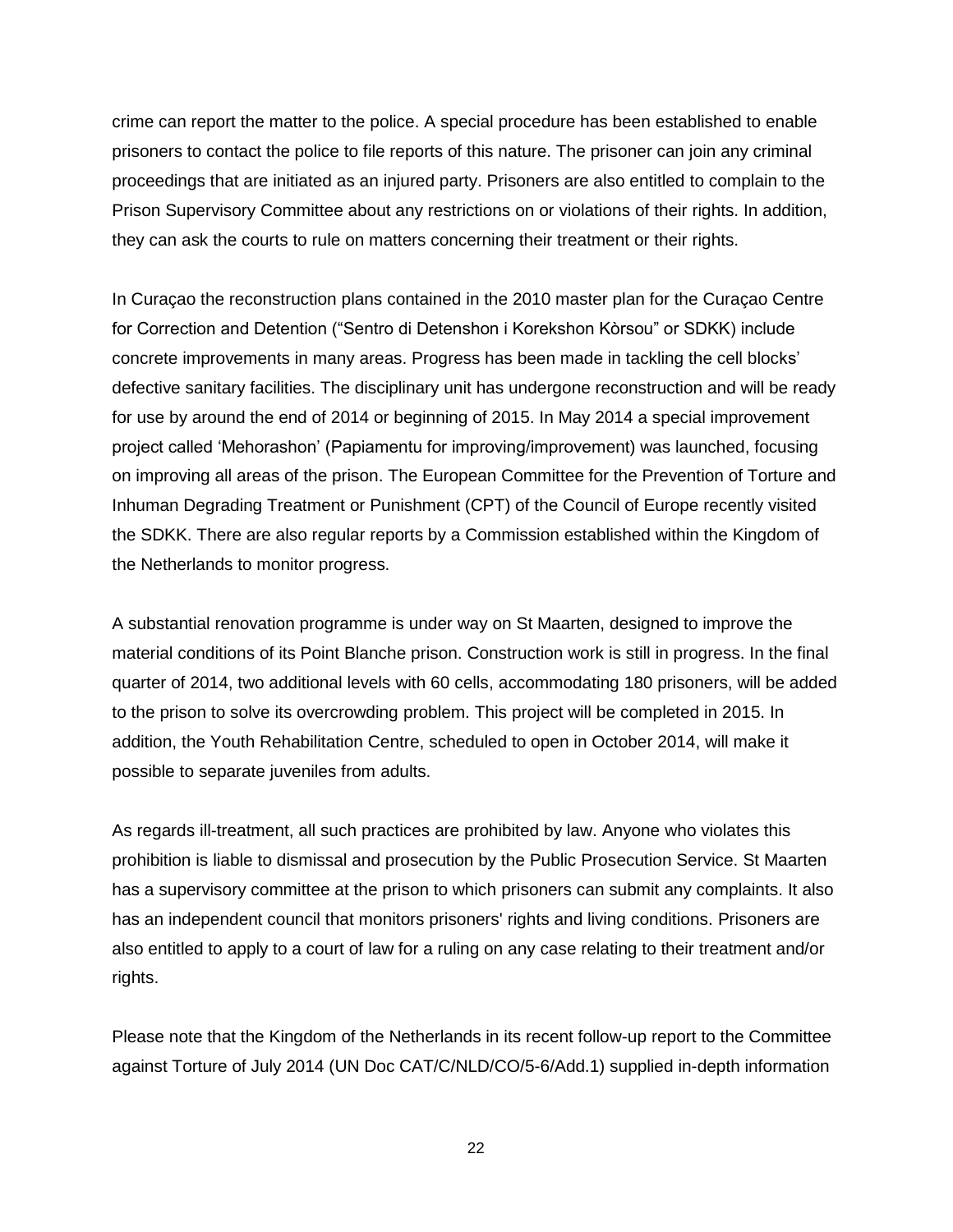on the situation in prisons and measures taken to ensure prompt, impartial and effective investigations into allegations of torture and ill-treatment of persons deprived of their liberty.

## **74. Ensure that in its application of preventive body searches, all relevant human rights are adequately protected, in particular the right to privacy and physical integrity and the prohibition of discrimination on the basis of race and religion (Greece).**

The Netherlands has accepted this recommendation. The power to stop and search is strictly regulated in the Netherlands. The basic principle is that the Dutch police are not permitted to treat people differently on the basis of their ethnic background. Given the great importance that the government attaches to preventing racial profiling, selection mechanisms are discussed as part of the multi-year training course at the Dutch Police College, in briefings and in the training of senior personnel.

**75. Build on this success (achieving a total prohibition of corporal punishment of children in all settings in the European part of the Dutch territory) and ensure that this prohibition is also duly implemented in Aruba and the Netherland Antilles by enacting the necessary legislation in this regard (Hungary).**

See under recommendation 18 above.

## **76. Report on the implementation of the 2012-2016 Action Plan against Child Abuse, including sexual violence and child pornography, during the next interim UPR report (Hungary).**

The Netherlands has accepted this recommendation. The actions enumerated in the Action Plan to Combat Child Abuse 2012-2016 'Children Safe' are proceeding on schedule. The midterm review of this Action Plan will be published in November 2014. Every six months, the Task Force on Child Abuse and Sexual Abuse, which was set up partly to monitor the action plan's implementation, issues a report or 'Monitor' on the subject. In the Monitor for the spring of 2014, the Task Force drew attention to a gradual shift in the implementation of the actions, namely that the majority of policy work has now been completed, and the emphasis is shifting to implementation in the field. The efforts to eradicate sex tourism and child pornography are being pursued in a specific action programme, discussed in greater detail under recommendation 77 below.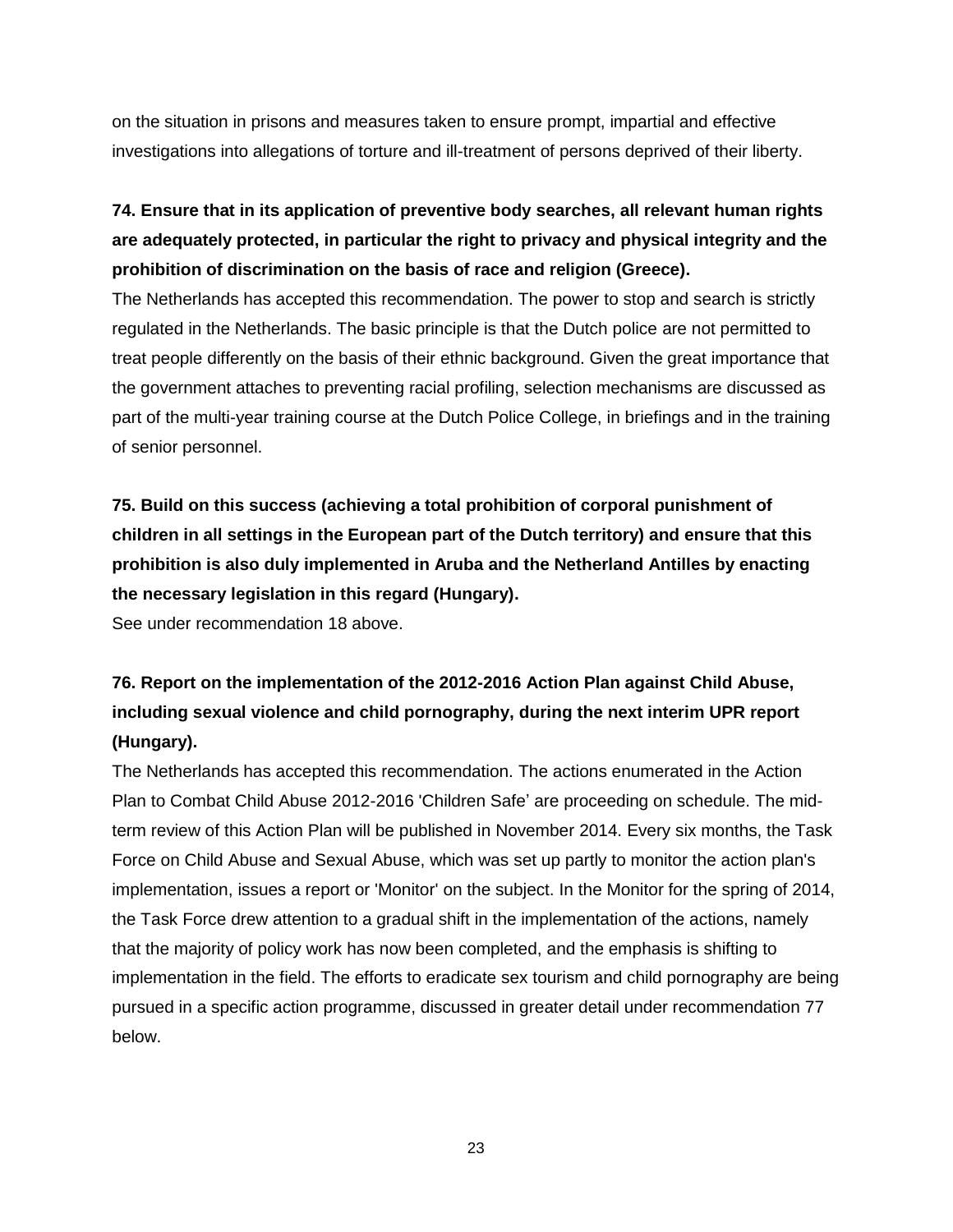**77. Intensify efforts to prevent and combat cases of exploitation of children related to sexual tourism, including through legal measures that effectively protect child victims of sexual exploitation and prostitution, and to bring the perpetrators of these aberrant practices to justice (Uruguay).**

The Netherlands has up-to-date legislation on combating the sexual abuse of children. It also has substantial resources dedicated to prosecuting those accused of child sex tourism. In 2012 the total number of personnel involved in investigations of child pornography increased from 75 to 150 FTE. The years 2011, 2012 and 2013 saw a steady increase in the number of arrests of child pornography suspects.

As regards measures adopted specifically to combat child sex tourism, the Netherlands has taken a number of measures designed to protect children over the past few years, in both the domestic and international contexts, targeting convicted sex offenders with Dutch nationality that travel abroad. The most important of these was the development and implementation of the Dutch action plan against child sex tourism in October 2013. This plan involves a wide array of measures aimed at erecting barriers to prevent Dutch nationals from abusing children abroad. The three pillars of this approach are prevention, prosecution, and cooperation with NGOs and the travel sector. One specific result of the close cooperation with NGOs and the travel sector is a child sex tourism awareness campaign warning Dutch tourists that the sexual abuse of children is a criminal offence, and advising people how to go about reporting suspicious situations. The dual aim of this campaign is improving the reliability of reports while continuing to draw the public's attention to the issue. In 2014 a special international awareness campaign aimed at those attending the World Cup in Brazil ('Don't Look Away') paved the way for further collaboration with other countries to organise a uniform and international awareness campaign.

Other measures in the national action plan include the creation of a certificate of good conduct, the possibility of revoking the passport of a convicted child sex offender who is assessed as posing a high risk of reoffending, and close cooperation between the police and NGOs during certain parts of a criminal investigation.

**78. Strengthen training of public order officials, social workers and prosecutors on the way to investigate and verify the complaints of sexual exploitation of children, and prosecute the authors of these offenses, taking into account child sensitivity (Uruguay).** Various measures are being taken to sensitise public officials, social workers and other key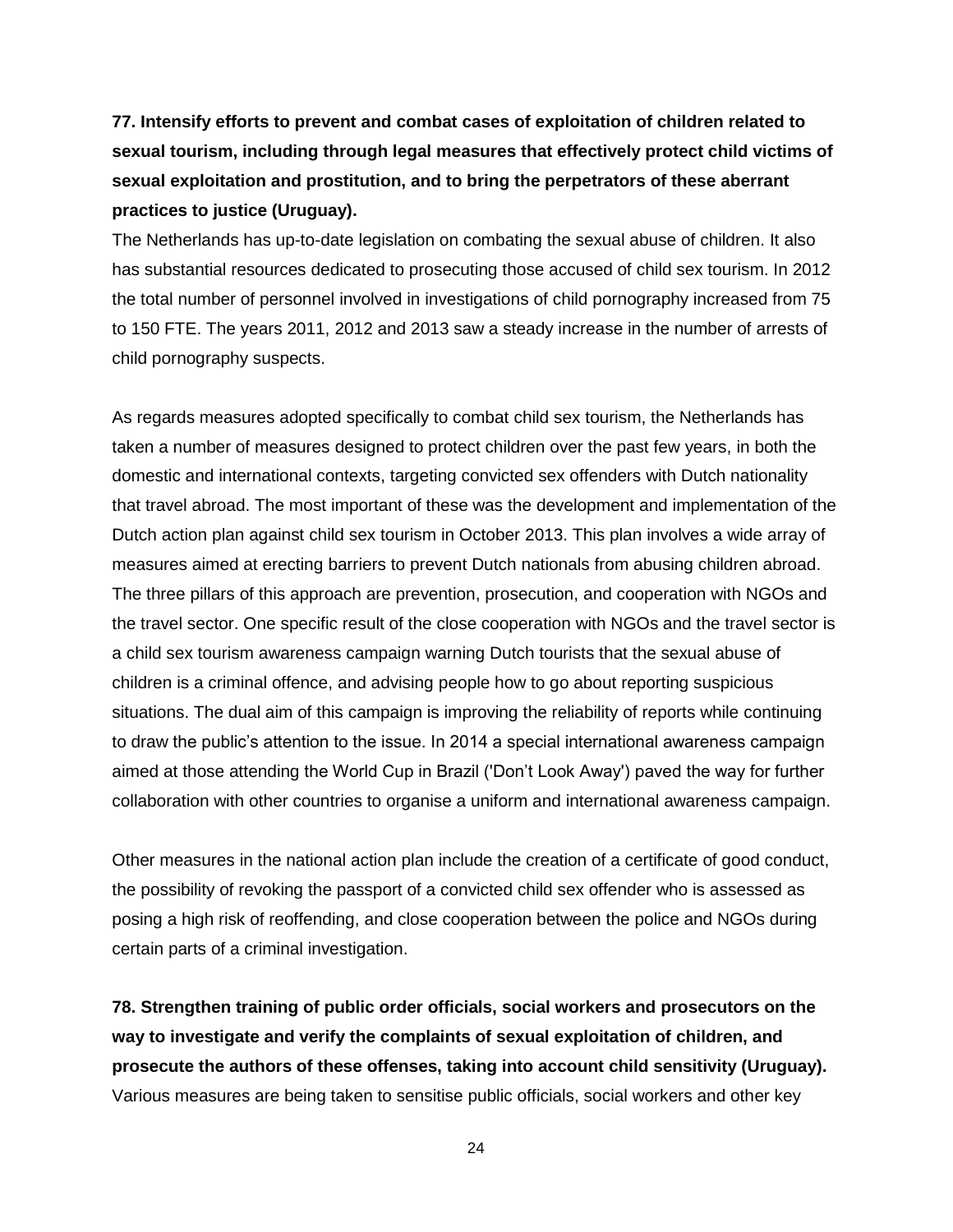actors to possible signs of the sexual exploitation of children, and such professionals are being trained in effective ways of combating it. Child victims of sexual exploitation are treated with the utmost care. Statements are taken in a child-friendly environment by specially certified investigators. Law enforcement officials also need special qualifications to take statements from victims of human trafficking. The Public Prosecution Service's guidelines on human trafficking further stipulate that the public prosecutor can object to a minor victim being questioned in court.

The new Youth Act makes municipal authorities responsible for all forms of assistance to young people and for implementing child protection measures and juvenile probation. This responsibility also includes providing for measures to prevent child abuse. As mentioned under recommendation 39 above, the Act imposes on municipal authorities an obligation to establish (at the supra-local level) joint Domestic Violence and Child Abuse and Neglect Advice and Support Centres. Quality safeguards that are important to the efforts to combat child abuse will be built into the legislation providing for decentralisation. Criminal-law measures to combat child abuse are being tightened up. In addition, the government is stepping up the care and protection provided for victims, and tightening up the supervision of convicted sex offenders to prevent them from reoffending.

#### **79. Adopt practical measures to ensure absolute prohibition of violence against women and cruel treatment of children (Uzbekistan).**

See under recommendations 39, 76, 77 and 78 above.

## **80. Carry out actions to improve the current strategy to combat trafficking in human beings, taking into account, among other, intensifying investigations, training professional staff and creating assistance centres (Mexico).**

The Netherlands has accepted this recommendation. Combating human trafficking is one of the government's priorities. The legal framework has been addressed under recommendation 17 above. The government has set the goal of doubling the number of criminal organisations tackled between 2009 and 2014. The training of relevant professionals in areas related to human trafficking is important in this respect. This is reflected in the many organisations that receive training related to trafficking in human beings (THB). The police, the Royal Netherlands Marechaussee (responsible for border controls), the Public Prosecution Service, the Labour Inspectorate, the Custodial Institutions Agency (DJI), municipalities and the Immigration and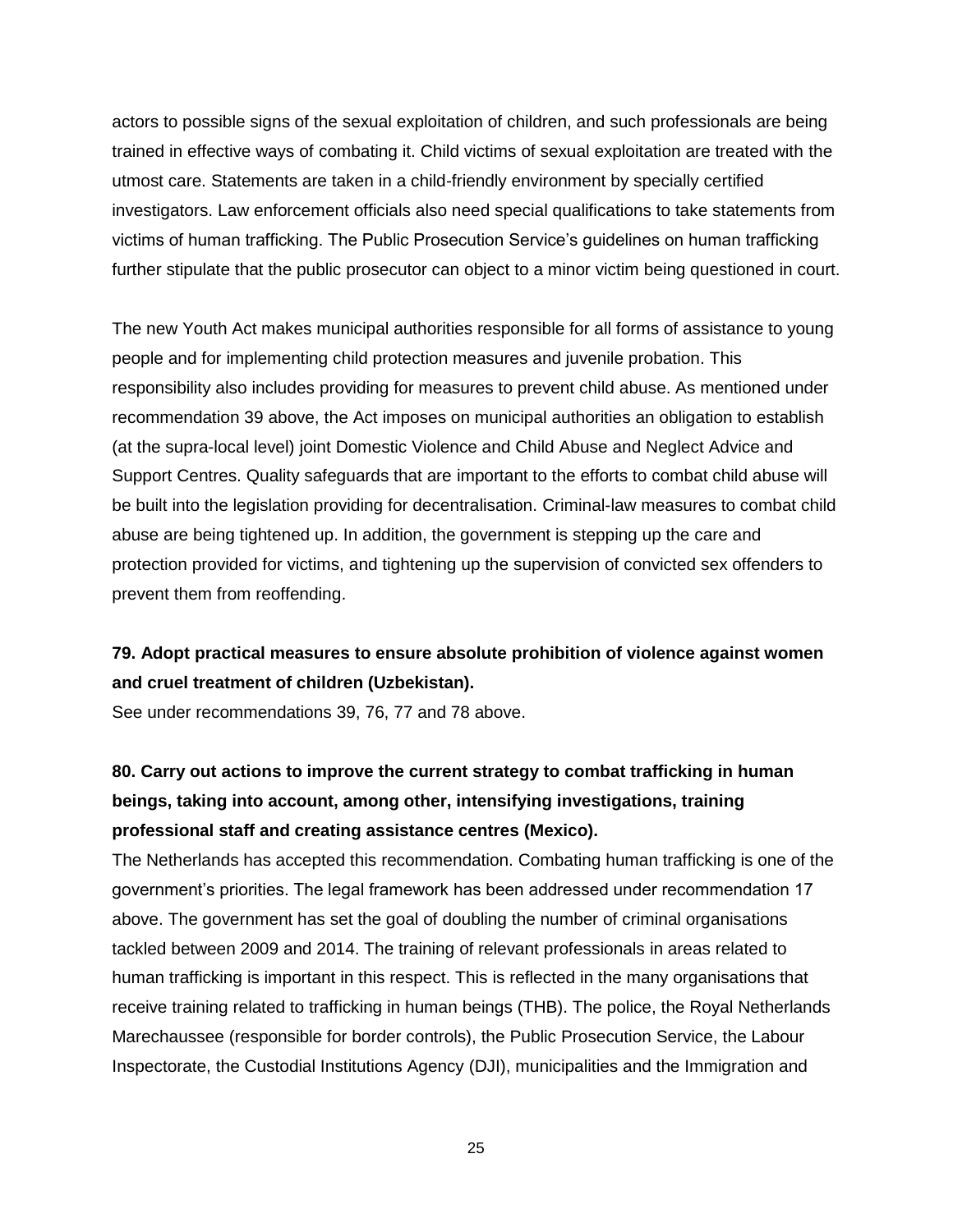Naturalisation Service (IND) are among the organisations that provide training on trafficking in human beings (THB) to their staff.

The Netherlands is currently developing a National Referral Mechanism for victims of human trafficking. The project is aimed at all victims of THB (Dutch, EU and non-EU; underage and adult; male and female, and so on). The aim is to offer victims assistance that corresponds to their needs. The Netherlands already offers several types of shelter for different kinds of victims and many different types of services with a view to providing tailor-made assistance. Still, these shelters and services have been set up over many years and could benefit from more coherence in certain areas. Streamlining and laying down procedures and guidelines that are clear for all parties involved, improving cooperation between the different stakeholders and exposing problems are therefore among the goals pursued in this project.

The second mandate of the Task Force on Human Trafficking expired at the beginning of 2014 and the Task Force has since been granted a third mandate by the Minister of Security and Justice. It has drafted an agenda for its work during this third period.

## **81. Adopt immediate measures, including reviewing legislation and developing comprehensive strategies to eradicate trafficking in children, sexual exploitation and involvement of adolescents in prostitution (Belarus).**

See under recommendations 17, 76, 77, 78 and 80 above.

**82. Continue strengthening the functions of the competent institutions and use of adequate mechanisms to more efficiently combat domestic violence, which mainly affects women and children (Chile).**

The Netherlands has accepted this recommendation. See under recommendation 39 above.

**83. Intensify its efforts, at national level and vis-à-vis the different ad-hoc international bodies, to reinforce measures aimed at fighting the use of children in sexual tourism and child pornography (Chile).**

The Netherlands has accepted this recommendation. See under recommendations 77 and 78 above.

#### **84. Seek alternative solutions to deprivation of liberty for minors in particular in order to**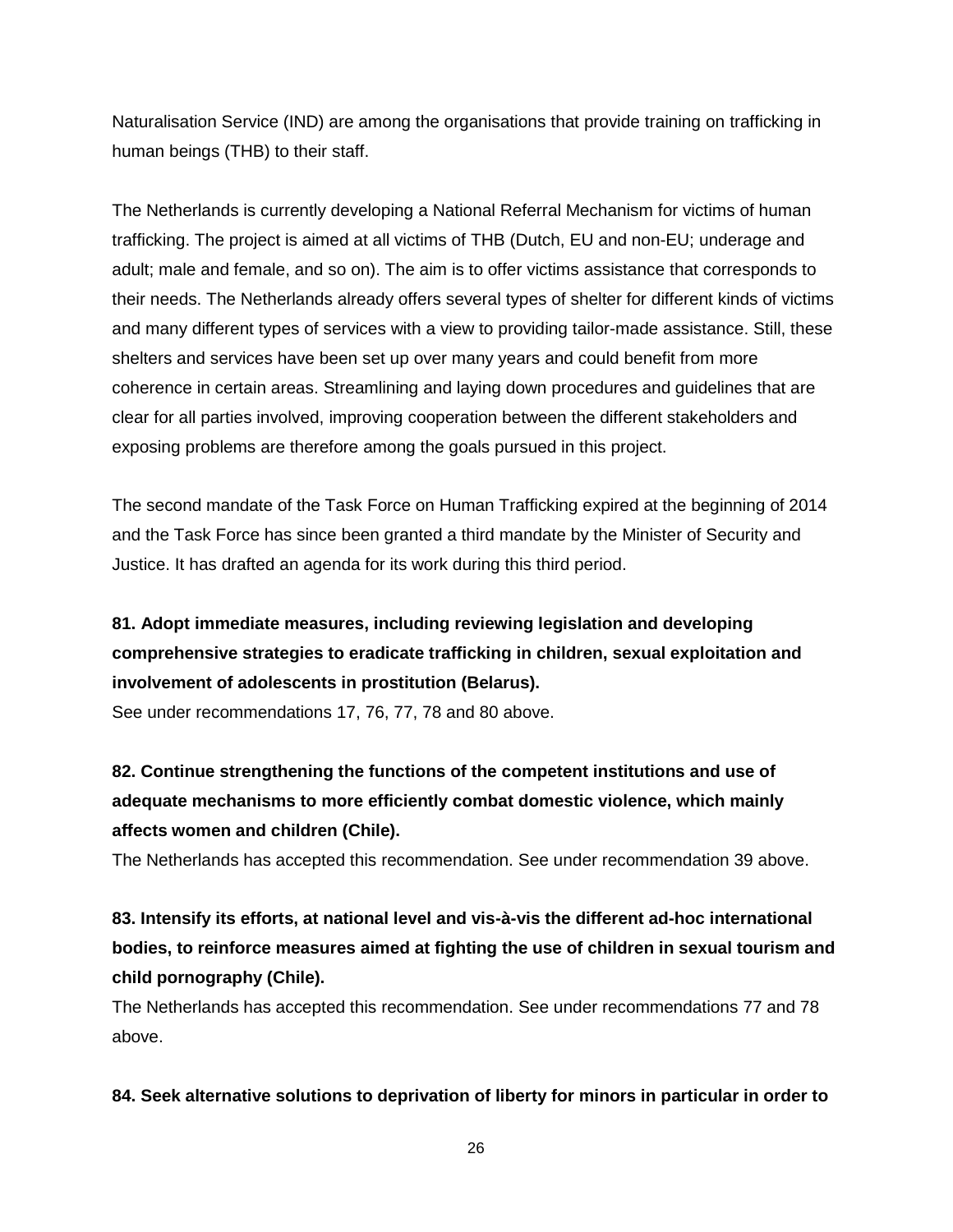#### **avoid pre-trial detention of minors, while awaiting judgement (France).**

The Netherlands has accepted this recommendation. Alternatives to the detention of minors are available, such as house arrest. In response to a report issued by Defence for Children in 2011, the Minister of Security and Justice has stipulated that minors should not be held longer than strictly necessary in a police cell complex. The principle that deprivation of liberty for minors is a last resort is embodied inter alia in article 493 of the Code of Criminal Procedure, which provides, specifically in relation to juveniles, that the court must assess *ex proprio motu* whether a juvenile's pre-trial detention can be suspended. Article 37 (b) of the United Nations Convention on the Rights of the Child is complied with fully. In all cases, a suspension of pretrial detention is accompanied by compulsory supervision by the youth probation service. Conditions – for instance restraining orders and training obligations – may also be attached to any such suspension.

## **85. Consider additional steps to ensure that any potential changes in court fees are proportionate and affordable, and that they do not prejudice access to the legal system (United Kingdom of Great Britain and Northern Ireland).**

The Netherlands recognises every individual's right of access to the courts, both within and beyond the scope of the relevant treaty provisions. If the levying of court fees prescribed by law makes it impossible or extremely difficult for a potential litigant to have recourse to a legal remedy provided for by law, the courts have the power to withhold a ruling of inadmissibility. In civil law matters, this possibility is derived from the hardship clauses provided for by statute. In administrative law its basis lies in the case law of the Administrative Jurisdiction Division of the Council of State $^6$  and the tax division of the Supreme Court.<sup>7</sup>

### **86. Enact laws and legislation on freedom of expression in line with both articles 19 and 20 of the ICCPR (Egypt).**

Dutch law on freedom of expression is in accordance with all applicable human rights standards. When new laws are enacted, they meet these standards as well. Also see para. 120 of the national report of 2012.

### **87. Step up its efforts to comprehensively address this trend (the trend that political and public figures including media made discriminatory and discriminatory speech against**

<sup>6</sup> ECLI:NL:RVS:2013:BZ4443, 6 March 2013.

<sup>7</sup> ECLI:NL:HR:2014:699, 28 March 2014.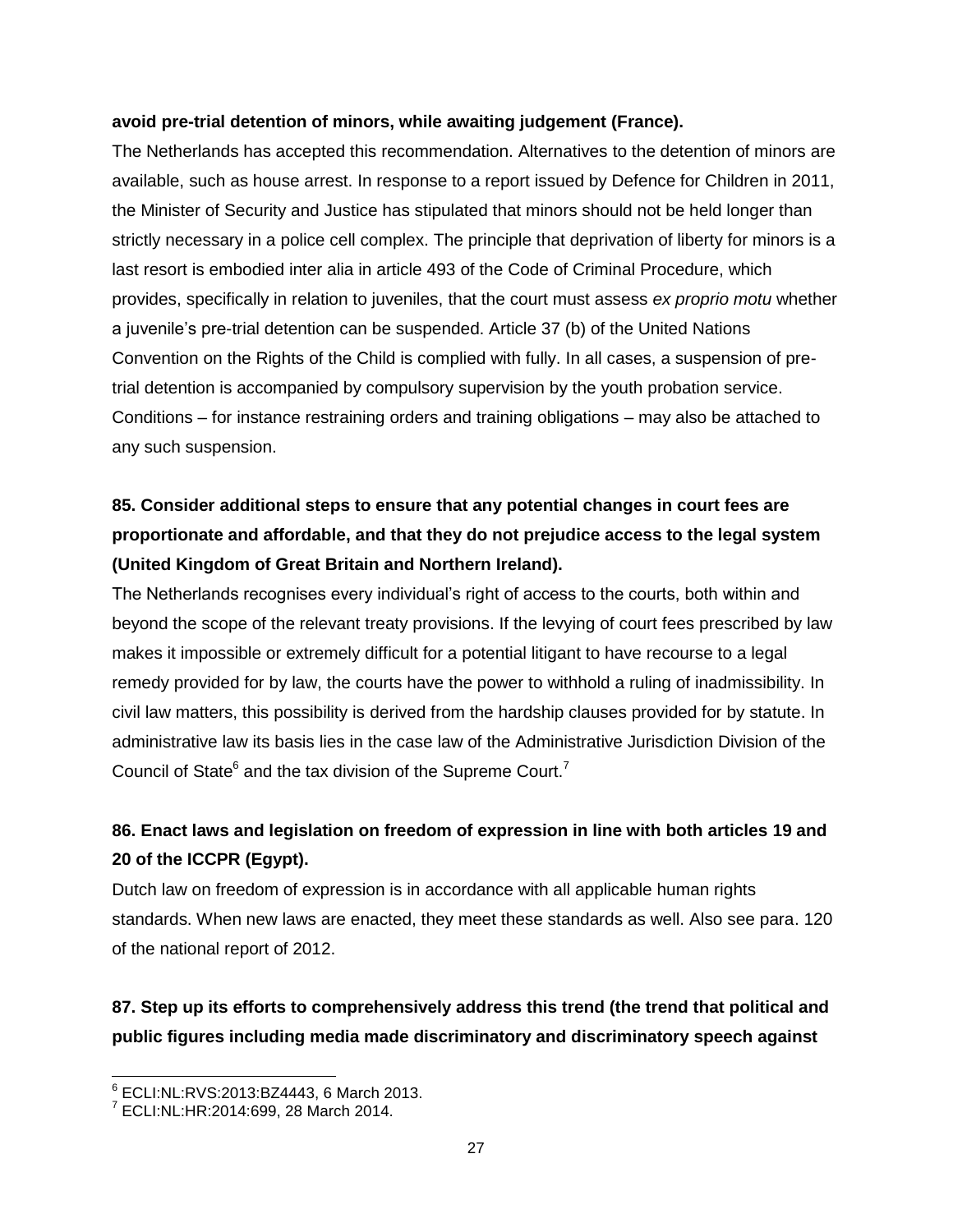**Muslims), not only from the freedom of expression perspective but also from sociocultural point of view (Indonesia);**

**88. Ensure that the freedom of expression, press freedom and internet freedom will not result in racism, intolerance and hatred against minority groups (Malaysia).**

See under recommendations 36 and 38 above. With regard to manifestations of racism in political speech, see also paras. 50-54 and 120 of the national report of 2012. The right to freedom of expression is limited where it encroaches on the freedoms of others. Most statutory restrictions limiting the right to freedom of expression are laid down in the Criminal Code. Freedom of expression does not protect utterances that are insulting, incite hatred or discrimination or propagate violence.

#### **89. Promote more equal representation of men and women in top positions (Norway).**

The Netherlands has accepted this recommendation. The developments that have taken place since 2012 are outlined in the response to recommendation 31.

### **90. Adopt measures to criminalize incitement to hatred and imminent violence based on religion or belief (Pakistan).**

See under recommendations 36 and 38 above as well as paras. 50-54 and 120 of the national report of 2012.

### **91. Adopt legal provisions for reduced working hours, additional paid holidays or another form of compensation in dangerous and unhealthy occupations (Poland).**

The Netherlands has adopted legal provisions that require employers to take measures to protect their employees. The Netherlands does not consider it necessary to take additional measures.

### **92. Take steps to facilitate equal access to the labour market, including by increasing women's ability to continue as full-time employees following child birth (Norway).**

The Netherlands has accepted this recommendation. In 2014, an action programme with 44 specific policy measures to prevent discrimination on the Dutch labour market was adopted by the Dutch Parliament. The unequal treatment of women is one of the subjects addressed in this programme.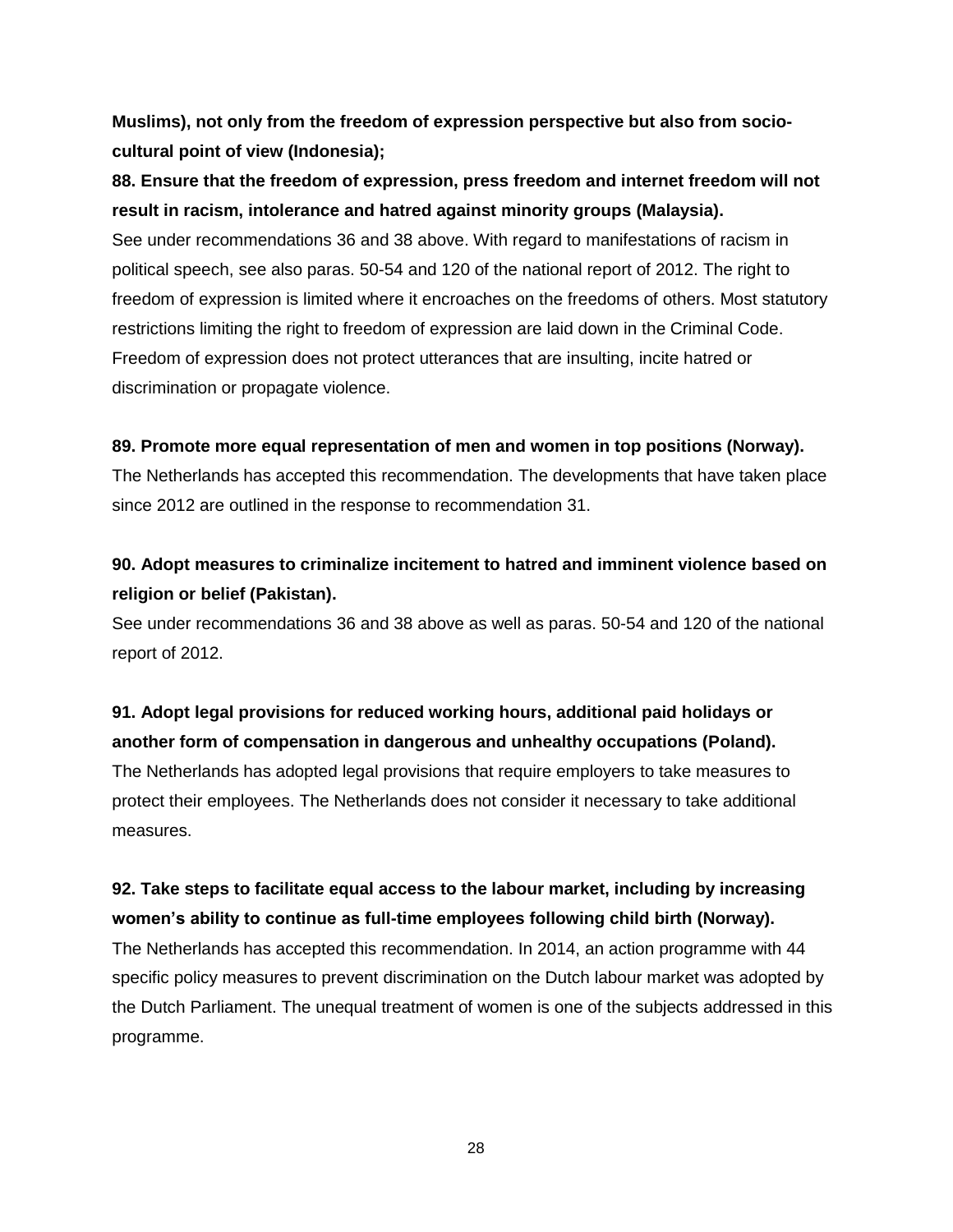In Curaçao, 41% of the working population consists of full-timers who are single mothers with young children, according to figures by the Central Bureau of Statistics. The National Coalition for Quality Employment has drawn up a list of points that need to be addressed immediately to facilitate equal access to the labour market: improving transport links between home and work for night shift workers, and affordable, good quality childcare. The ministries involved and employer organisations have signed a Memorandum of Understanding (MoU) to put measures into effect.

**93. Implement measures to decrease the wage gap between men and women (Norway); 94. Pursue an active and strict policy to end unfair pay differences between men and women especially in Government organizations (Greece);**

**95. Ensure that women enjoy equal access to the labour market and equal pay for work of equal value (Slovenia).**

The government is committed to ensuring equal pay for equal work. The action programme to prevent discrimination on the labour market, referred to under recommendation 92 above, also addresses the unequal treatment of women in the labour process.

The government has instructed the agency Statistics Netherlands to conduct a new version of its earlier study 'Equal pay for equal work' (2012). This study showed a gender pay gap, adjusted for certain objective factors of 7% for public authorities and 8% for industry. It also emerged from this study that among the younger generation (i.e. age 23 to 35) working for public authorities, the gender pay gap favours women by 0.7%. This can be explained in part by the fact that these women tend to be more highly educated than the male employees. Another study is to be carried out that will focus on differences in fringe benefits and the Netherlands Institute for Human Rights is to conduct a study on equal pay *inter alia* in institutions of higher professional education.

**96. Intensify its efforts to ensure that education, health, employment and social protection programmes are inclusive and not discriminatory. Apply also these measures to all the countries and territories that form the kingdom of the Netherlands (Nicaragua); 97. Ensure the equal enjoyment of economic, social and cultural rights by all individuals and groups under its jurisdiction and adopt a national plan of action to combat the rise in homelessness (Azerbaijan).**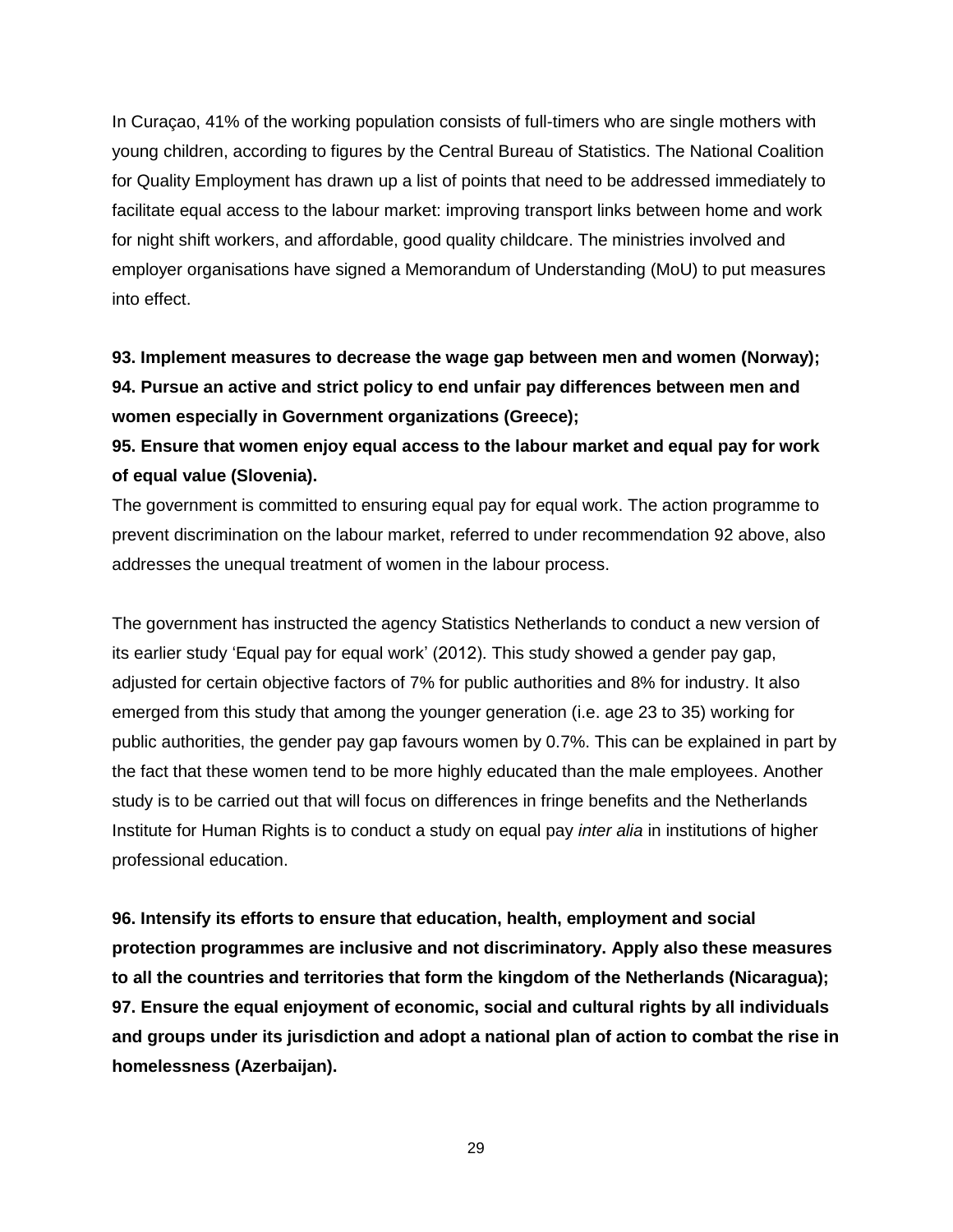For non-discrimination in the Netherlands, see under recommendations 38, 44 and 62 above. As to homelessness, it should be noted that the Netherlands adopted a Community Shelters Action Plan, aimed at gradually integrating all homeless people into a comprehensive system (including housing and care). By 2014, approximately 21.000 homeless people in the four biggest cities have benefited from a personalised plan which includes shelter/housing, income and care. Many more have been given shelter in the country as a whole. The outcomes of the Community Shelters Action Plan are currently being evaluated in order learn from the results for future policy.

The principle of non-discrimination is enshrined in article 1 of the Constitution of Aruba. Aruba has compulsory health insurance for everyone who is registered in the population register. In December 2011, Parliament passed the Compulsory Education Ordinance, which applies to all children aged over 4 and under 17. This Ordinance guarantees access to education to all children, irrespective of their legal status. The Your Neighbourhood Project (Bo Bario) has been set up to improve the quality of life in the various neighbourhoods. It also aims to foster social cohesion by encouraging all residents to join together, without distinction, in taking an active role in the upkeep of their own neighbourhood.

In Curaçao the principle of non-discrimination, enshrined in several international human rights instruments to which Curaçao is party as a country of the Kingdom of the Netherlands, is guaranteed by article 3 of Curaçao's Constitution. The objectives of Curaçao's national education policy are to ensure that all residents (irrespective of origin, gender, religion, socioeconomic status etc.) receive a general education that enables them to participate in society, the region and the wider world without compromising their cultural identity and that different forms and levels of education are available to adults in Curaçao. Research on gender differences has shown that education has the effect of promoting equal opportunities and the aim is therefore to work towards greater inclusion of boys in the education system.

With respect to equal rights in the areas of employment and health care, the maternity leave ordinance was amended in 2012 to bring it into line with international standards. The changes made include prohibitions on discrimination, on requesting job applicants to undergo pregnancy tests, on having pregnant and breastfeeding employees work at night or do standing work and on dismissing pregnant workers, as well as provisions on increased maternity leave and the right to paid breaks to allow employees to breastfeed and express milk for their babies. In 2010,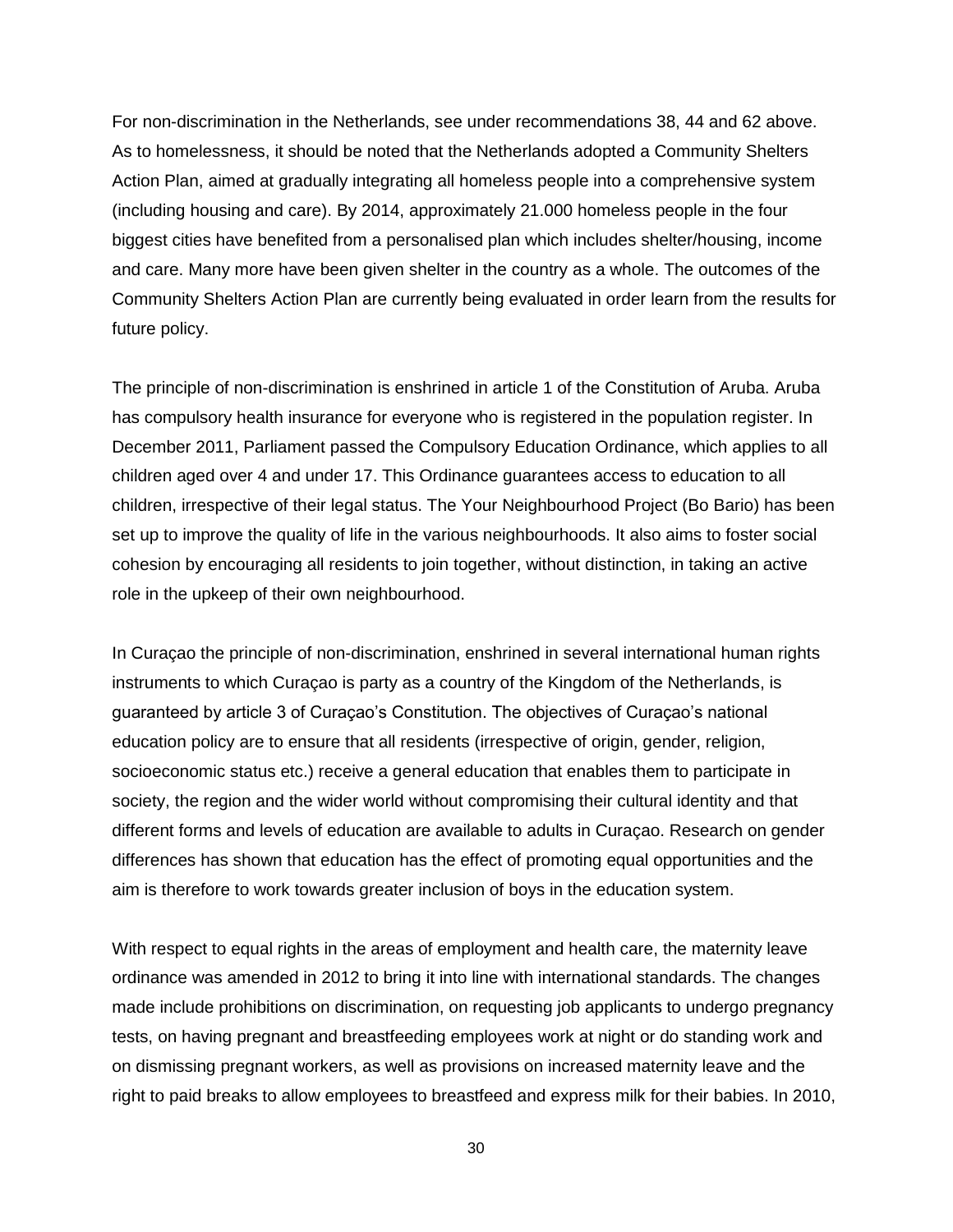an amendment to the Civil Code was enacted, making it possible for parents to choose the surname of either the mother or the father for their child, bringing to an end discrimination against mothers in this respect.

For St Maarten the principle of equality and non-discrimination is laid down in article 16 of the Constitution. As regards education programmes being inclusive and not discriminatory, the Ordinance on Compulsory Education guarantees the right of education for all children regardless of their legal status. In September 2009, St Maarten started implementing this Ordinance, which makes it obligatory for all children living in St Maarten to attend school from four to eighteen years of age. The ordinance has introduced a change for the better for undocumented children residing in St Maarten.

#### **98. Establish guidelines for training on human rights in primary and secondary education, with homogenous curricula in all the educational centres (Spain).**

Since 2006, schools have been required to include citizenship lessons in the curriculum, and the education inspectorate monitors the implementation of this requirement. In December 2013 the Government once again underscored, in a policy letter to Parliament, that human rights feature prominently in these lessons. In the wide-ranging study of the content of education to be conducted in the immediate future, consideration will be given to the question of whether any further embedding of human rights education in school curricula is necessary or desirable.

In Aruba, Curaçao and St Maarten too, human rights are covered in subjects such as 'mankind and society' in both primary and secondary schools.

## **99. Facilitate enrolment of children with missing or incomplete documents, improve the safety situation at schools experiencing difficulties in that regard, and include human rights and child rights education in school curricula at all levels (Azerbaijan).**

Every child of school age, regardless of legal status, is required to attend school. See also Chapter XII of the national report of 2012 for more details. As to human rights education, see under recommendation 98 above.

**100. Review and amend national legal and policies integration measures with a view to respect the cultural and religious backgrounds of migrant communities, in particular Arab and Muslim communities.**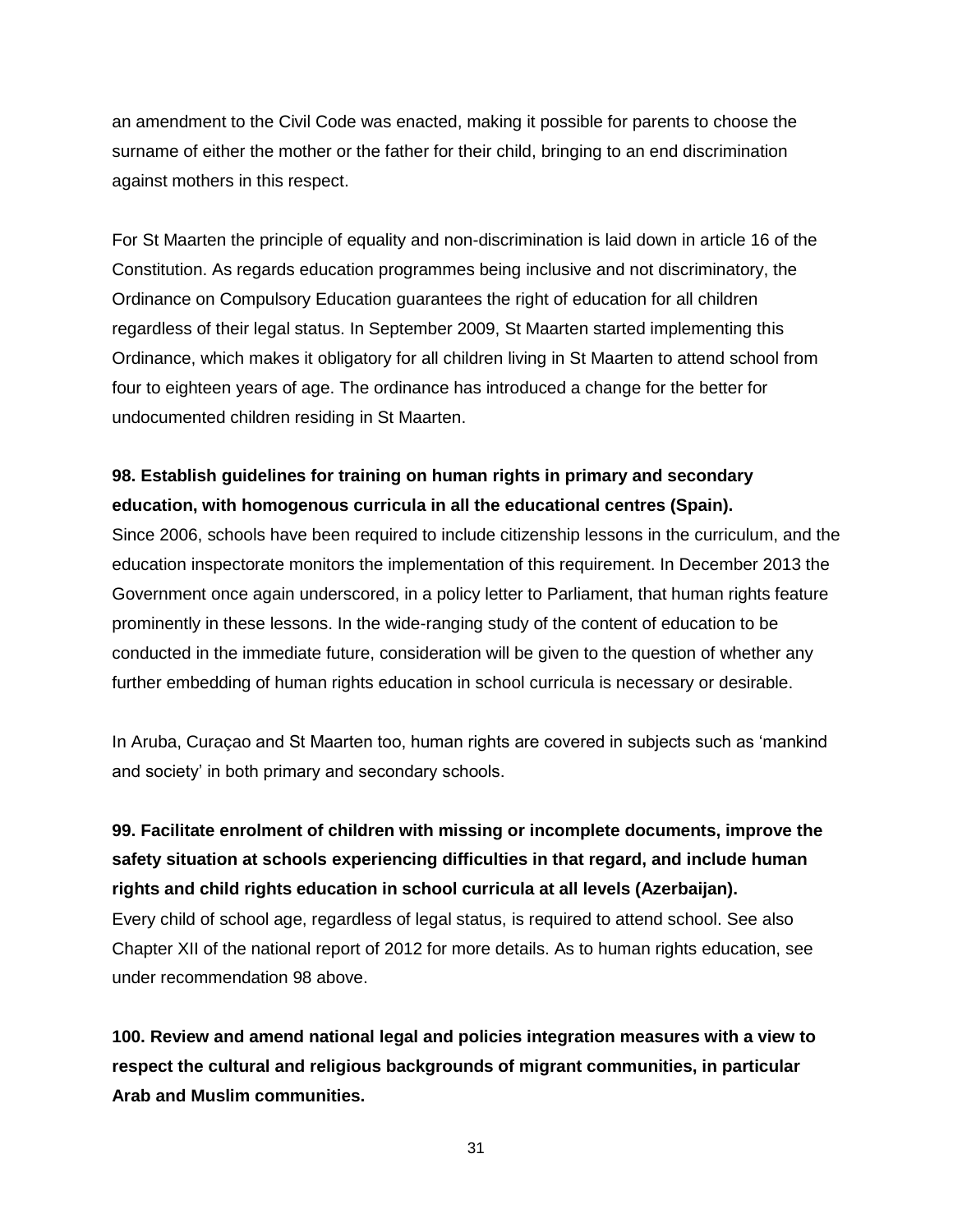The Netherlands is a plural society. The right to freedom of religion is enshrined in the Dutch constitution. As to integration measures, see under recommendation 62 above. Further information was provided in Chapters VII and VIII of the national report of 2012.

#### **101. Consider reinstituting the Turkish mother tongue lessons as part of the primary and secondary school curricula (Turkey).**

The Netherlands did not accept this recommendation. Priority is given in the Netherlands to education in the Dutch language. See also the national report of 2012, Chapter VIII.

## **102. Strengthen efforts to promote access of persons with disabilities to education and labour market, their legislative protection, in particular through speeding up approval by the Parliament of the CRPD (Ukraine).**

See under recommendation 3 above.

### **103. Study the possibility to establish new measures aimed at eliminating any discriminatory treatment towards ethnic minorities (Argentina).**

The Netherlands accepted this recommendation. See under recommendations 38 and 44 above.

### **104. Develop a migration policy, taking into account the international human rights standards in this respect (Guatemala).**

The Netherlands has accepted this recommendation. The migration policy the Netherlands has developed is in accordance with international human rights. Enforcement methods are aimed at ensuring fast and accurate procedures. When migrants come to the Netherlands, the government's task is to take due account of the interests of individual asylum seekers and other aliens (in terms of their human rights) while weighing their individual interests against compelling public interests. Article 3 of the European Convention on Human Rights (ECHR) prohibits the expulsion of an alien if there is a real risk of torture or inhuman treatment in the region to which he would be expelled. This ban on refoulement has been incorporated into Dutch immigration law.

The Netherlands made a careful assessment of the various interests at stake in shaping its asylum procedure. On the one hand, it is important to ensure a rapid procedure, and on the other hand, it is important that each alien has a good opportunity to present his or her case.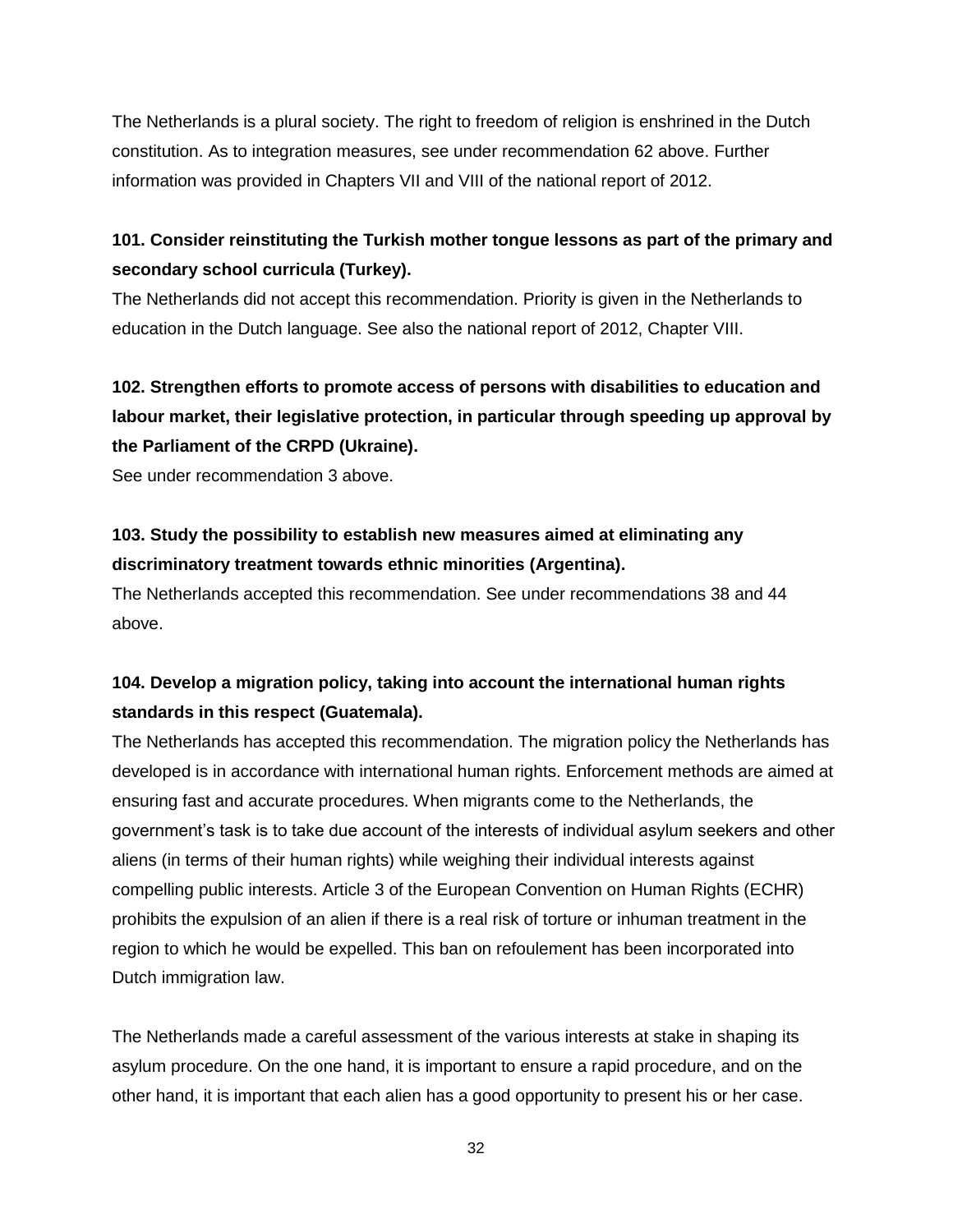Enabling conditions and safeguards have therefore been created.

## **105. Promote substantive reforms in the immigration policy, which guarantee its conformity with international standards, revoking measures exposing foreigners to marginalization (Mexico).**

See under recommendation 104 above. In addition, it should be noted that the supervision of asylum seekers by the Central Agency for the Reception of Asylum Seekers (COA) is geared towards building a relationship of trust with them and helping them to develop a realistic view of their future prospects. Legal counsel/advisors and representatives of the UNHCR and other recognised NGOs have access to the reception centres, so as to be able to assist asylum seekers. Under the terms of the Foreign Nationals (Employment) Act, adult asylum seekers can work, under certain conditions, for employers who possess employment permits for them. Adult asylum seekers who are lawfully resident in the Netherlands can also enrol in governmentfunded education courses.

Asylum seekers whose applications for asylum have been rejected are given 28 days to arrange their departure from the Netherlands. During this four-week period they can carry on using the reception facilities. Once this statutory time limit has expired, those concerned are no longer entitled to access reception facilities. However, if they are willing to cooperate with the Repatriation and Departure Service to organise their return to their home country, they will continue to be housed in restrictive accommodation.

Minors who are either in the Netherlands illegally, or who are rejected asylum seekers and who live with their family, are offered shelter in a family accommodation centre, if necessary to prevent a humanitarian emergency. These families are given shelter until they depart for their country of origin or until every child in the family has reached the age of majority.

Essential medical treatment is available for all, including illegal aliens. All minors are entitled to education, regardless of their legal status.

## **106. Take all necessary measures, in accordance with international human rights law, to reduce the use of detention of persons solely on grounds of immigration reasons or because they belong to minority groups (Nicaragua).**

The Netherlands did not accept this recommendation. No one is ever placed in aliens detention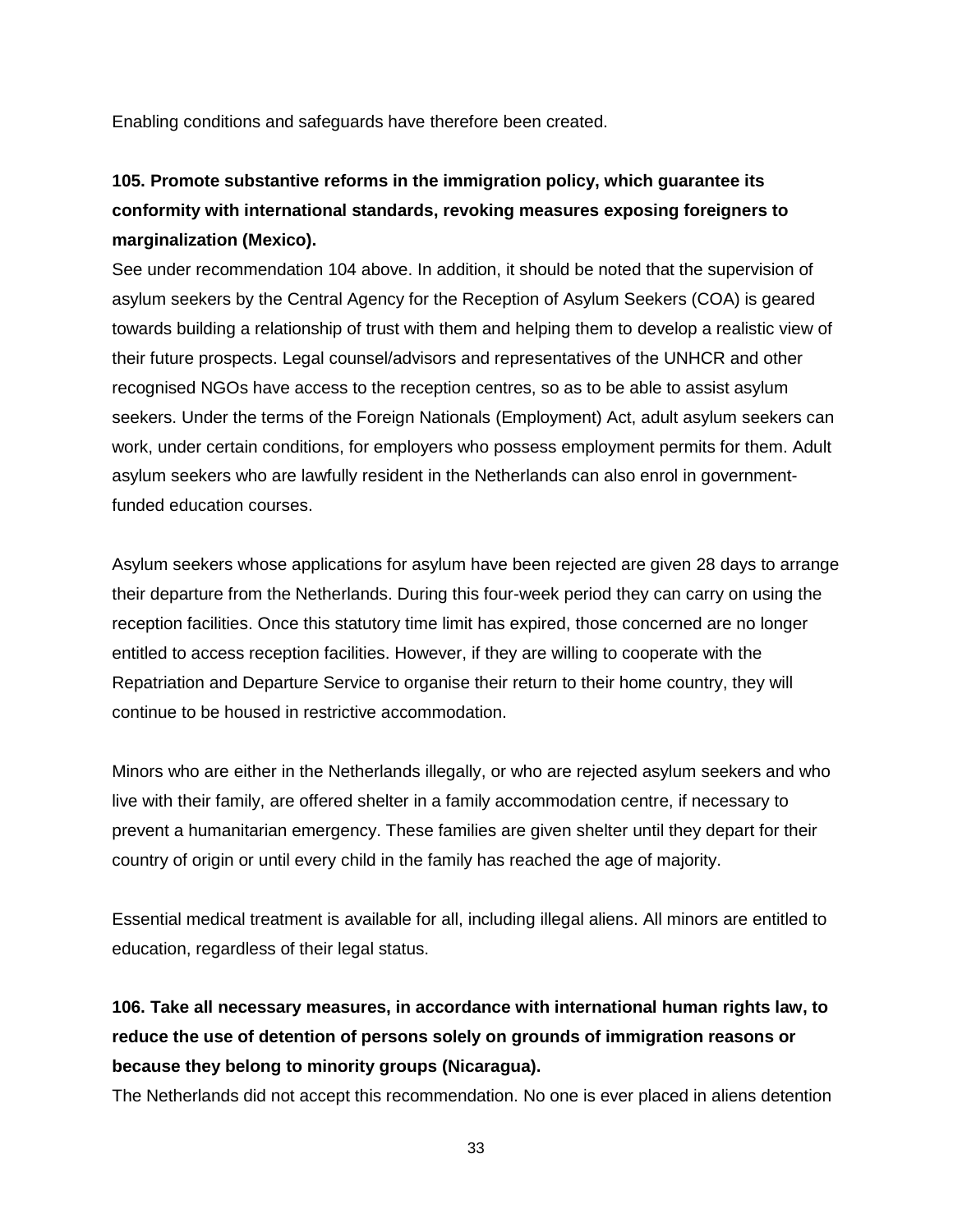because he or she belongs to a minority or wishes to apply for asylum. Under Dutch policy, rejected asylum seekers and undocumented aliens may be detained on grounds of public policy or national security with a view to arranging their repatriation. Detention may only be used as a last resort when (assisted) voluntary return has failed, and may not last longer than strictly necessary to arrange the return of the person concerned. The possibility of adopting some less stringent instrument is always considered first. For this purpose, alternative measures to detention are embedded in Dutch policy. Further alternative measures have been implemented as announced by the State Secretary for Security and Justice on 13 September 2013. Based on the individual circumstances of the case, these alternative measures to detention are available to aliens who are willing to actively cooperate with their repatriation. The maximum period during which undocumented aliens may be detained in the Netherlands is six months, which may be extended to eighteen months in special circumstances, in line with the EU Return Directive. The government wishes to make it clear that aliens detention is a measure adopted under administrative law and not a punitive sanction.

If asylum seekers arriving at Schiphol Airport are refused entry to the Netherlands, they are detained for this reason. Unaccompanied minors are never detained on these grounds, but are instead sent to an open reception centre. When an adult arrives at Schiphol with a child, the officials investigate the family ties between them and check whether any child smuggling or trafficking in human beings is involved. If there are family ties between those concerned, and no public policy or national security considerations present themselves, the family is placed in an open asylum seekers centre. If there are no family ties, the child is placed in a care facility and the adult is placed in border detention. If further investigation is deemed necessary, or there are indications that public policy or national security considerations may be at stake, the family is placed in a special secure family accommodation centre, where they are not confined to cells and where the interests of the child are taken into account as much as possible.

Asylum seekers are released from detention as soon as possible, with most being sent to open reception centres. Families with minor children may not be detained for more than eight days. Others may be detained for more than eight days (the duration of the asylum procedure) if there are grounds for further investigation. These grounds are confined to fraud, the abuse of asylum procedures, the applicability of article 1F of the Geneva Convention on Refugees, and the existence of a significant risk of a Dublin claimant evading supervision.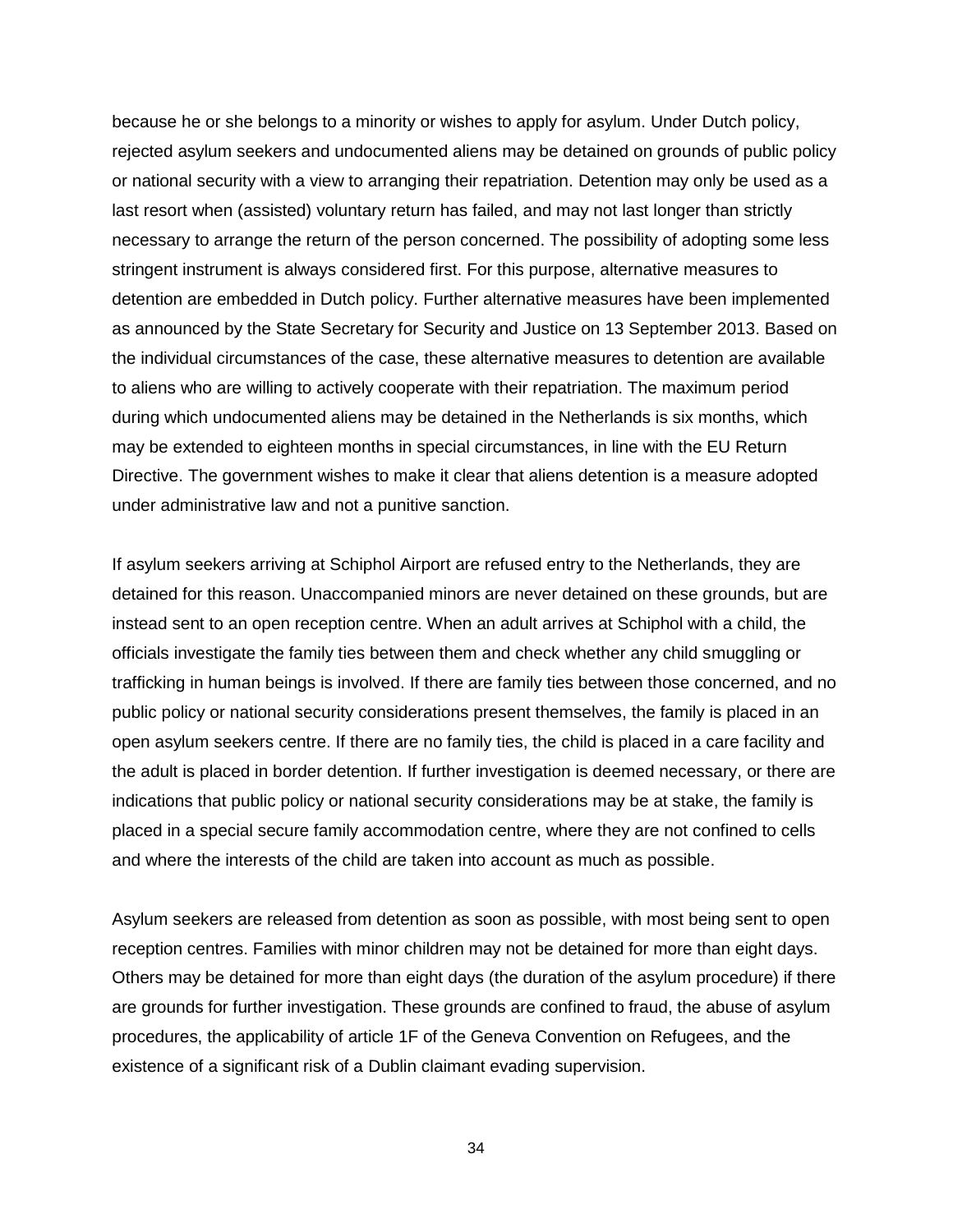### **107. Review migration policies that exist in the country with a view to ensure the full application of international standards. (Paraguay)**

See under recommendations 104 and 105 above.

# **108. Introduce measures to reduce detention of individuals solely for immigration purposes and consider other alternatives than detention to use when possible (Sweden).** The Netherlands has accepted this recommendation. See also under recommendation 106 above. Alternative measures to detention under Dutch policy include the confiscation of travel documents and the imposition of an obligation to report to the authorities. Further alternative measures to detention were implemented in 2013 following pilot projects in this area. Four pilot schemes were launched to explore alternatives to aliens detention in 2012: (a) The imposition of an obligation to report to the authorities combined with assistance in the repatriation process by the Repatriation and Departure Service; (b) the collection of a guarantee in the form of the payment of a deposit; (c) restrictive accommodation for certain groups of unaccompanied alien minors; and (d) the co-financing of return projects run by non-governmental organisations. By letter of 13 September 2013, the State Secretary for Security and Justice informed the House of Representatives of the positive results of these pilot projects. In response, the State Secretary for Security and Justice decided to incorporate these alternative measures into Dutch policy. Based on the individual circumstances of the case, alternative measures to detention are available to all aliens who actively cooperate in their repatriation.

In each individual case, it is considered whether a less coercive measure can be adopted in relation to an alien who has failed to leave the Netherlands of his own accord. The various measures that exist are proportional and effective for different groups of aliens. Vulnerability receives special attention when considering which measure to adopt.

### **109. Enact public programs to improve integration of Muslim and other immigrants into Dutch society, and build bridges between communities (United States of America).**

Integration is regarded as a process in which the migrant and the receiving society each have a role to play. It is primarily the migrant's responsibility to take an active part in society. That said, migrants deserve to be given equal access to institutional facilities and equal opportunities to means of advancement such as the labour market. To safeguard equal access to the labour market, a package of 44 policy measures was introduced in 2014. See also under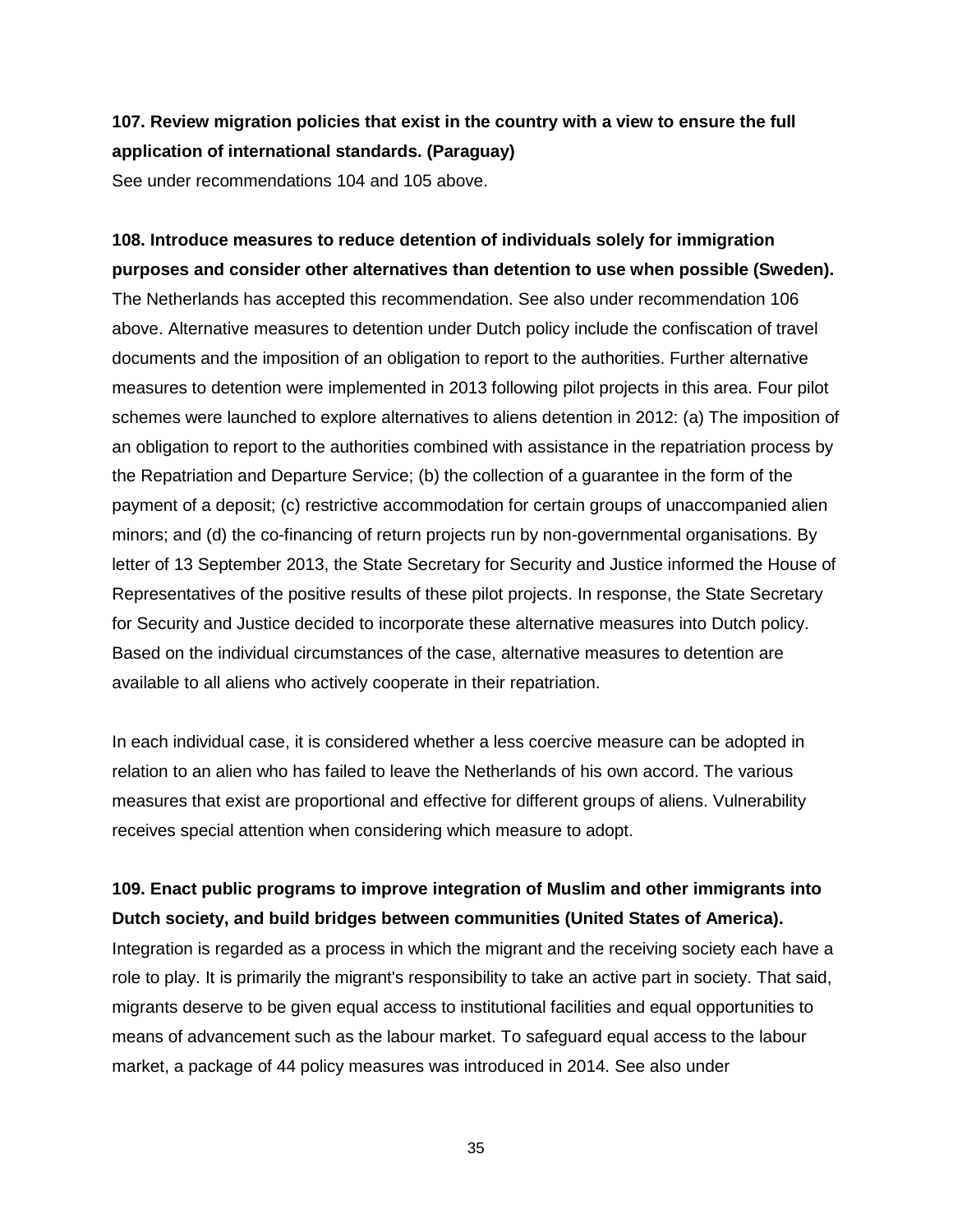recommendations 44 and 62 above. Further information was provided in Chapters VII and VIII of the national report of 2012.

## **110. Protect the social and cultural rights of migrants while taking integration measures and policies aimed at migrants (Bangladesh).**

See under recommendation 62 above.

**111. In coordination with OHCHR, IOM, ILO and relevant special procedures of the Human Rights Council, develop a comprehensive strategy to protect the rights of migrants and persons belonging to ethnic minorities (Belarus).** See under recommendations 38, 104 and 105 above.

**112. Due to the criminalization of irregular residency in the country, design alternatives for the detention of irregular or undocumented immigrants (Brazil).**

Irregular residence in the Netherlands is not a criminal offence. A draft law that would have made irregular residence a criminal offence was withdrawn by the State Secretary for Security and Justice on 14 May 2014. Nonetheless, illegal aliens are required to leave, in accordance with the Return Directive 2008/115 EC. If an illegal alien fails to return voluntarily, detention may be used as a last resort, depending on the individual circumstances of the case, in order to force compliance with return. See also under recommendations 106 and 108 above.

## **113. Reduce the number of persons in the detention centres for migrants and create alternative measures to detention, especially for families with children or unaccompanied minors (Ecuador).**

The detention of aliens is confined to cases in which detention is an absolute necessity and no other measure can be effectively applied. Particularly in the case of alien families with minor children and unaccompanied minor foreign nationals, detention is seen as a last resort. In 2013, the policy on detention was changed. Families with minor children are no longer placed in detention unless the parents have previously evaded supervision. If detention is imposed in such cases, the reasons for this decision must be given and the period of detention may not exceed fourteen days.

Children are not separated from their parents in such facilities, unless one of the parents is placed in detention as a last resort. In exceptional cases, one of the parents, usually the father,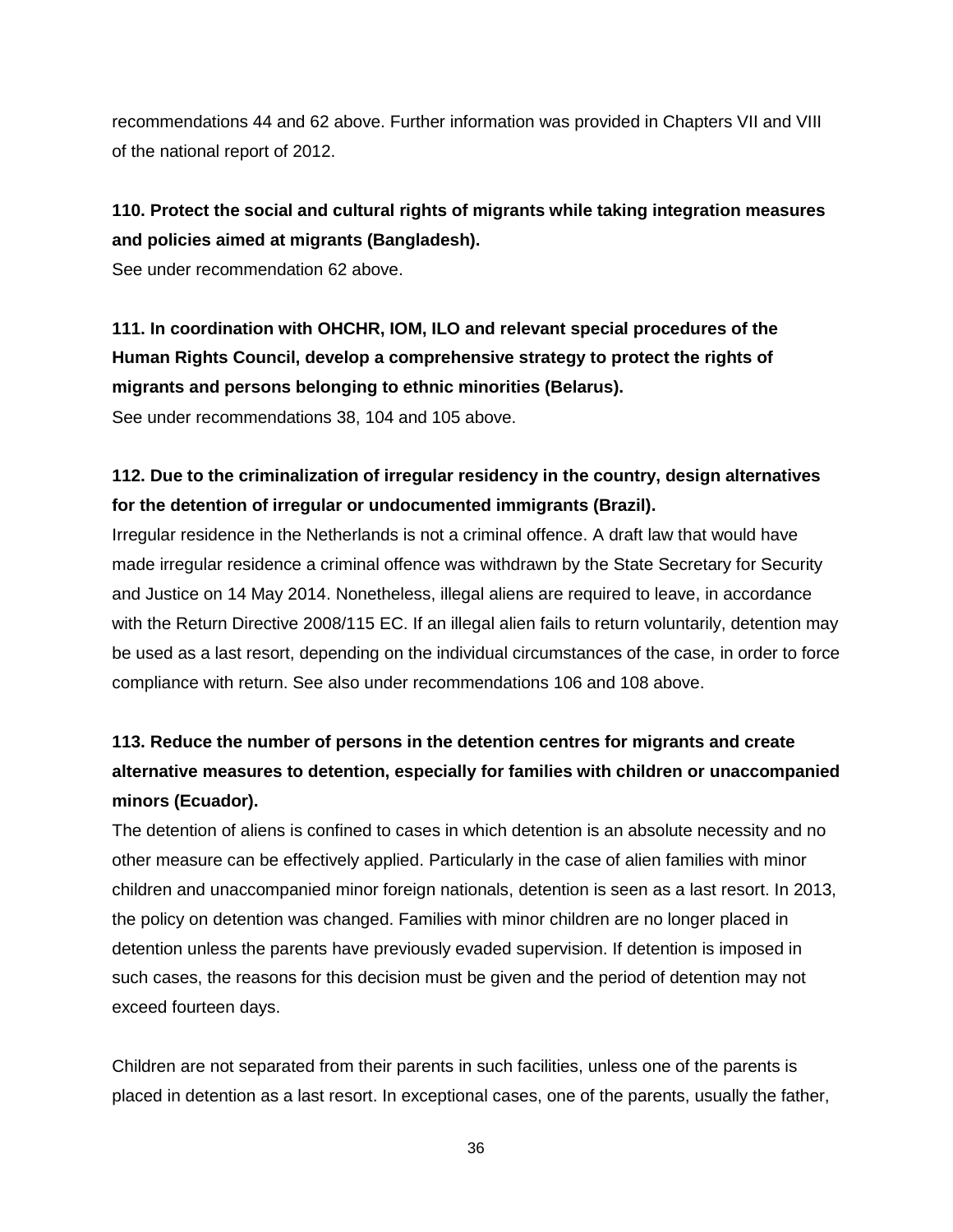may be placed in detention. This decision is subject to judicial review. This measure is applied only when strictly necessary and when no other measure is available. The other parent and children have visiting rights during this period of detention.

In 2015, a new facility is to be opened to house alien families involved in a closed asylum procedure. The accommodation will take the form of cabins, the interior of which does not resemble a detention facility. The new construction will make it easier for families to continue their family life than in a traditional detention facility.

In 2011 further changes were made to the policy of placing unaccompanied alien minors in aliens detention. The essence of this new policy is that the utmost restraint is exercised in placing unaccompanied alien minors in aliens detention. Detention may be imposed only in the most exceptional cases and for the shortest possible duration. See also under recommendations 106 and 108 above.

**114. Improve the conditions of migrants detention centres, especially with regard to the medical and psychological attention, as well as contact with the outside (Ecuador).** The Netherlands has accepted this recommendation. All persons placed in detention have access to essential medical care. This care is provided in accordance with professional standards that are comparable to the care provided within Dutch society. The Health Care Inspectorate reached the same conclusion.

All aliens receive a medical intake assessment within 24 hours of their arrival. The responsibility for deciding what care is essential and what can be deferred lies with the physician. Each detention centre has the following professionals: a physician, nurses (every day until 22.00) and psychologists. A psychiatrist holds surgeries and takes part in the regular multidisciplinary meetings.

The Return and Aliens Detention Bill will embed both the regime in detention centres and the care provided there in administrative law. The new legislation also lays down the alien's right to receive visitors and the scope for NGOs to visit aliens who are being held in detention facilities.

**115. Review asylum procedures with a view to expediting the decisions in the cases of children asylum seekers as quickly as possible and facilitating family reunion of**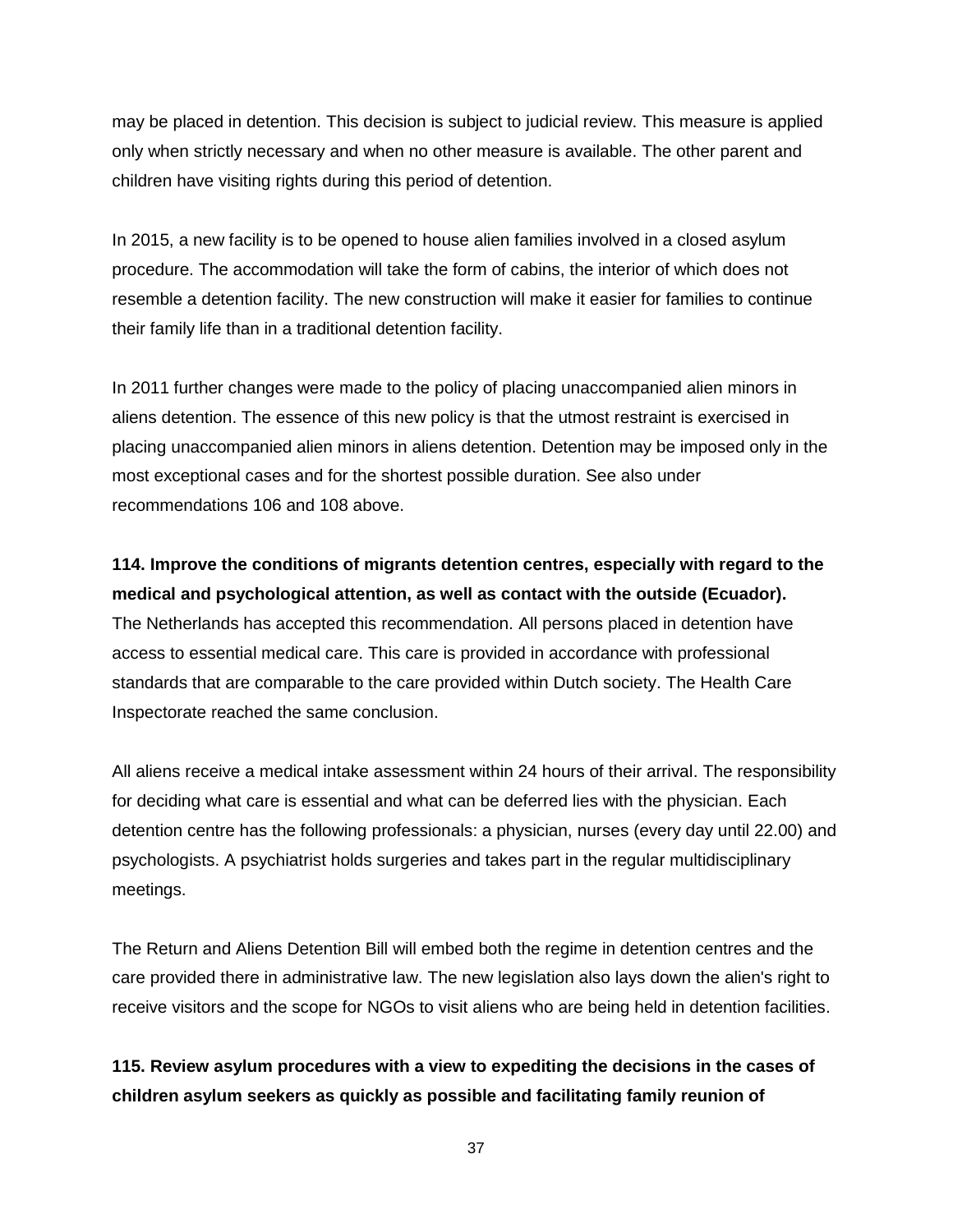#### **vulnerable children in an efficient and appropriate manner (United States of America).**

As noted in the national report of 2012, the Netherlands does not have a fast-track procedure for asylum applications, not even for vulnerable groups. The eight-day period applied in the General Asylum Procedure applies in principle to everyone. If it proves impossible to arrive at a carefully considered decision within these eight days, the applicant may be referred to the Extended Asylum Procedure.

Asylum seekers must be provided with clear information as early as possible in the procedure, enabling them to form an accurate picture of their prospects. Where a child is not entitled to asylum, priority is accorded to reuniting him or her with relatives in the country of origin.

Refugees who have been accepted as such can make use of a specific policy on family reunification for refugees. Normal conditions for family reunification are eased to facilitate reunification in the Netherlands. Certain restrictions, such as means testing, do not apply in these cases. Children receive special attention, taking into account, in particular, Article 3 (1) of the Convention on the Rights of the Child.

#### **116. Ensure increased transparency and oversight exercised by civil society of the conditions, in which asylum seekers are kept and treated (Russian Federation).**

The Netherlands did not accept this recommendation. Dutch asylum procedure and reception centres are open to oversight by civil society. The Dutch Refugee Council has representatives at reception centres who assist asylum seekers and advise them on any issues or problems that may arise. Other NGOs (such as those specifically concerned with minor asylum seekers) visit the reception centres at regular intervals. During the asylum procedure the Dutch Refugee Council is responsible for giving asylum seekers information on the procedure. They are also allowed, if the asylum seekers give permission, to be present during the interviews.

## **117. Consider additional measures to ensure that the interests of children are properly taken into account in provisions for asylum seeking families, since they are especially impacted by long delays and uncertainty (United Kingdom of Great Britain and Northern Ireland).**

Dutch aliens policy and practice take into account the vulnerable position of minors, especially unaccompanied minors. The best interests of the child are incorporated into policy and practice. Specific measures are taken to safeguard children's interests. Children are interviewed by